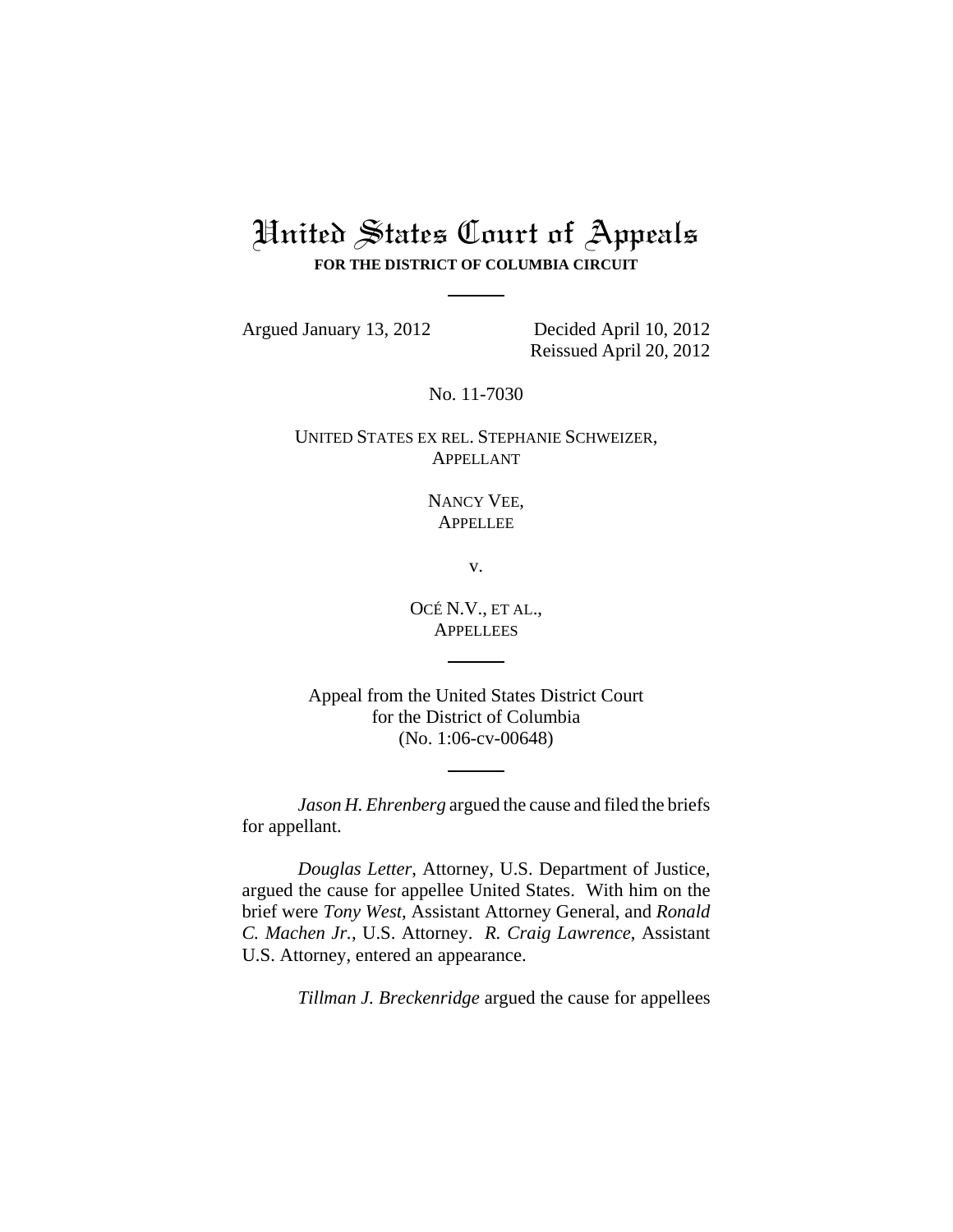Océ N.V., et al. With him on the brief were *Tyree P. Jones Jr*., and *Michael B. Roberts*. *Altomease R. Kennedy*, *Herbert V. McKnight Jr.*, and *David W. Sanford* entered appearances.

Before: SENTELLE, *Chief Judge*, GRIFFITH, *Circuit Judge*, and RANDOLPH, *Senior Circuit Judge*.

Opinion for the Court filed by *Senior Circuit Judge* RANDOLPH.

 RANDOLPH, *Senior Circuit Judge*: Stephanie Schweizer sued Océ North America, Inc., her former employer, under the False Claims Act's *qui tam* and retaliation provisions, 31 U.S.C. § 3730(b) & (h). The government moved to dismiss the *qui tam* claims after reaching a settlement agreement with  $Oc\acute{e}$ .<sup>1</sup> The district court granted the motion over Schweizer's objection. It then granted Océ summary judgment on the remaining retaliation claim. We reverse and remand on all counts.

Océ sells copying and printing products. It had two supply contracts with the General Services Administration: one for copiers, printers, and document management software; the other for larger digital printing systems. The contracts required Océ to provide government customers with the same discount offered to certain private sector purchasers. *See* 48 C.F.R. § 552.238-75. The contracts also required Océ to sell to the government only goods made in the United States or other countries designated under the Trade Agreements Act, 19 U.S.C. § 2501 *et seq.* We refer to these provisions as the price reduction and country-of-origin clauses, respectively.

<sup>&</sup>lt;sup>1</sup> Schweizer's complaint names as defendants Océ North America, Inc. and three related companies, Océ-USA Holding, Inc., Océ N.V., and Océ Imagistics Inc. We refer to these entities collectively as Océ.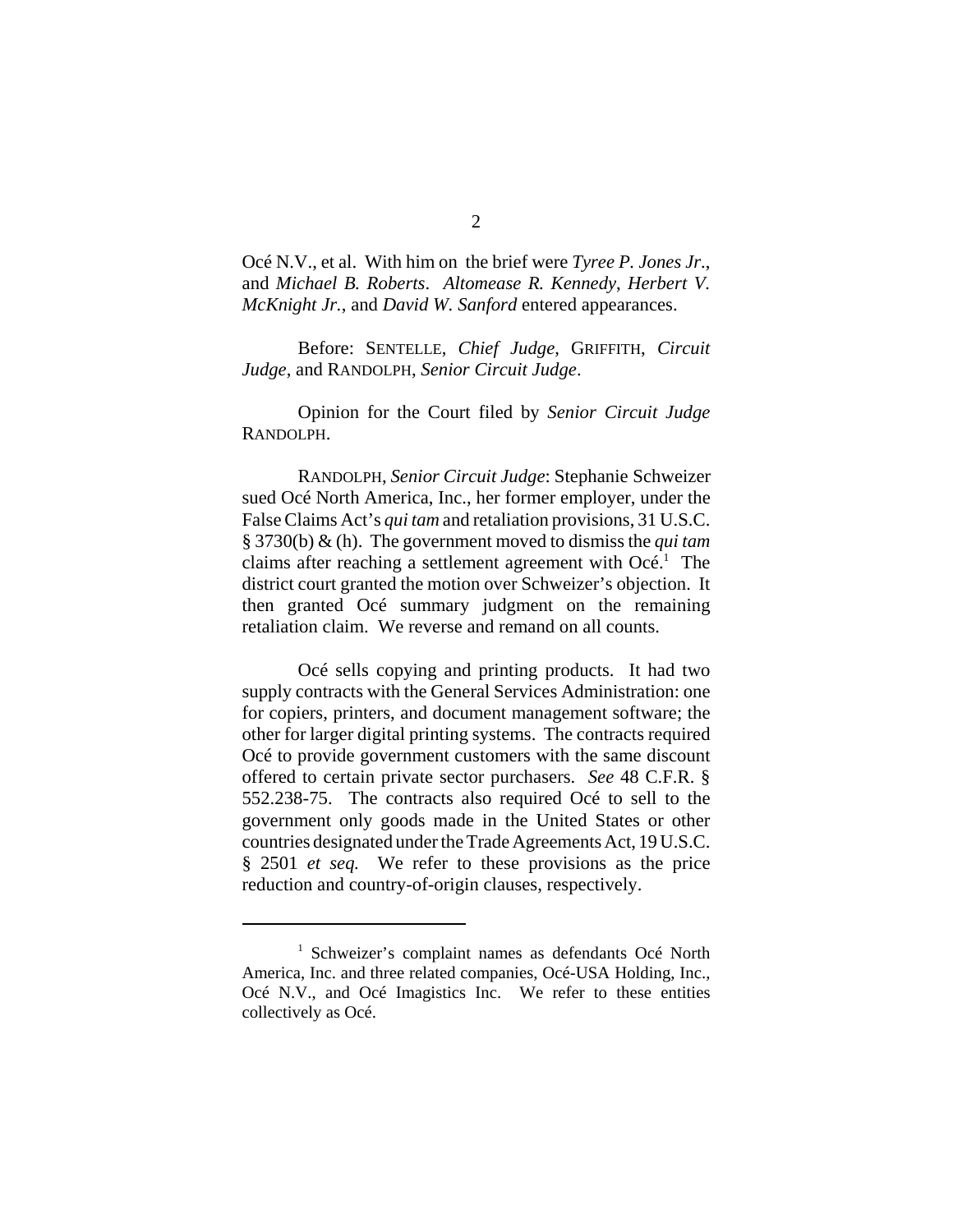Océ hired Schweizer in December 2004 to serve as a "GSA contracts manager" in Arlington, Virginia. The position required Schweizer to monitor Océ's compliance with the contracts described above. Other day-to-day responsibilities included updating product listings, negotiating modifications with the General Services Administration's contracting officer, and answering questions from Océ sales personnel. Ronald Frost, Océ's director of government contracting, oversaw Schweizer's work and served as her immediate supervisor.

In early 2005 Schweizer began to suspect that Océ was violating the price reduction clauses.<sup>2</sup> Through discussions with several co-workers, she learned that Océ representatives had been offering private sector customers significant ad hoc discounts. Her further investigation revealed that Océ was not passing these discounts on to the government, as the price reduction clauses required. If accurate, these findings meant that Océ regularly overcharged government agencies.

 Schweizer sought to correct the violations, consistent with her duties as GSA contracts manager. She provided Frost with records documenting the private sector discounts, which she said were causing Océ "not to be in compliance with the [contracts]." Frost allegedly responded by forbidding Schweizer from investigating the matter and stating that management would "destroy" her if she disobeyed.

A second set of concerns arose in November 2005 as Océ was planning to merge with Imagistics, a rival print and document management company. In preparation for the merger,

 $2^2$  The parties disagree about many of the facts that follow. We review the record in the light most favorable to Schweizer, the nonmoving party. *See Shaw v. Marriott Int'l, Inc.*, 605 F.3d 1039, 1044 (D.C. Cir. 2010).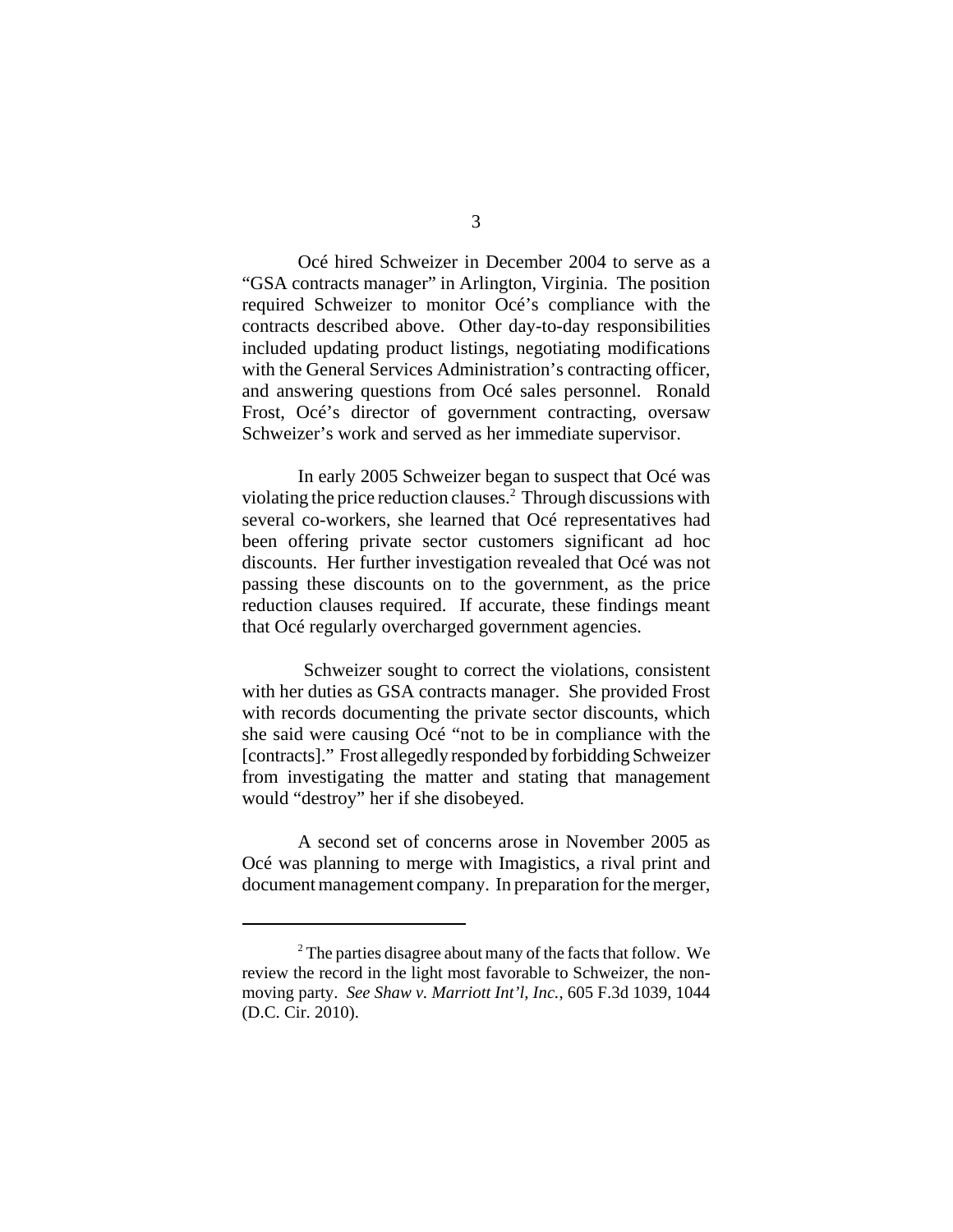Océ officials asked Schweizer to determine whether Imagistics' products complied with the contracts' country-of-origin clauses. Schweizer replied that they did not. She explained in an e-mail to Bryan Beauchamp, Océ's vice president of business development, that most Imagistics products were manufactured in China, a country not certified under the Trade Agreements Act. Beauchamp agreed with Schweizer's assessment. Despite this understanding, Frost directed Schweizer to add Imagistics' products to Océ's government contract listings just a few days later. When Schweizer refused, Frost allegedly told her not to pursue the issue any further and again threatened to "destroy" her if she did not comply.

Schweizer did not heed Frost's warning. Instead, she contacted Beauchamp, Frost's superior, in early December 2005. Schweizer informed Beauchamp of Frost's actions, her pricing investigation, and her belief that Océ was violating the False Claims Act. She also alleged that many of Océ's own products were made in China, rather than in the Netherlands as stated in the contracts. Beauchamp referred Schweizer to Océ's human resources director, Gerald Whelan, who then directed her to meet with in-house counsel, Dan Harper. That meeting resulted in a further referral to Kenneth Weckstein, Océ's outside counsel for government contracting issues. In each of these conversations Schweizer reiterated her claim that Océ was violating the False Claims Act.

On December 6, 2005, Schweizer made a final, emotional plea to Beauchamp. She complained that the meetings with Whelan, Harper, and Weckstein were not productive, and that Beauchamp was "her last hope in terms of . . . saving the company" from "legal trouble." Beauchamp suspended Schweizer two days later, and terminated her employment on December 15. In a letter memorializing these actions, Beauchamp wrote that Schweizer had engaged in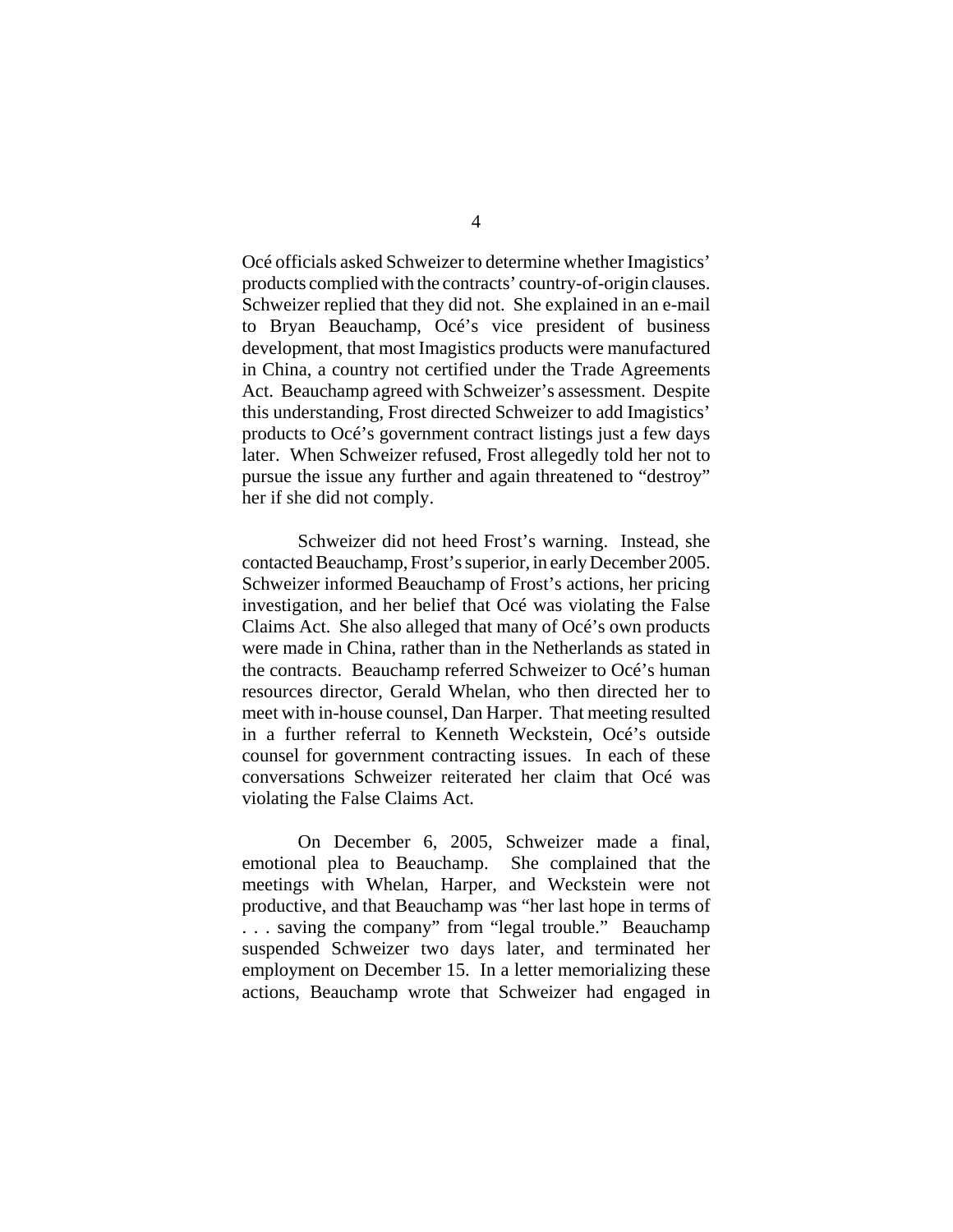"inappropriate communications with [her] colleagues and supervisors"; "refused to follow orders"; ignored "the chain of command"; and "failed to maintain necessary standards of workmanship and productivity." The letter added that Océ would "continue to investigate" Schweizer's "numerous complaints . . . about illegal conduct," including "fraud and crimes" committed in conjunction with the company's "Federal Supply Schedule contract." It closed by stating

> While Océ's initial response to your allegations is that they are without basis, you may want to bring your concerns to the attention of the Inspector General at the U.S. General Services Administration ("GSA"). Separately, Océ intends to report your allegations to the GSA Inspector General.

Schweizer filed a three-count complaint against Océ in April 2006. The first two counts rely on the False Claims Act's *qui tam* provisions, which permit private citizen "relators" to sue on behalf of the United States. *See* 31 U.S.C. §§ 3729(a), 3730(b) (2006).<sup>3</sup> Count I alleges that Océ knowingly defrauded federal agencies by misrepresenting the origin of its products

<sup>&</sup>lt;sup>3</sup> Congress has amended sections 3729 and 3730 several times since Schweizer filed suit in 2006. *See* Dodd-Frank Wall Street Reform and Consumer Protection Act, Pub. L. No. 111-203, § 1079A(c)(1) & (2), 124 Stat. 1376, 2079 (2010); Patient Protection and Affordable Care Act, Pub. L. No. 111-148, § 10104(j)(2), 124 Stat. 119, 901 (2010); Fraud Enforcement and Recovery Act of 2009, Pub. L. No. 111-21, § 4(a) & (d), 123 Stat. 1617, 1621-25. With one exception not relevant here, none of the changes apply retroactively. *See* Pub. L. No. 111-203, § 4; Pub. L. No. 111-21, § 4(f); *see also Graham Cnty. Soil & Water Conservation Dist. v. United States ex rel. Wilson*, 130 S. Ct. 1396, 1400 n.1 (2010). We therefore apply the 2006 version of the Act.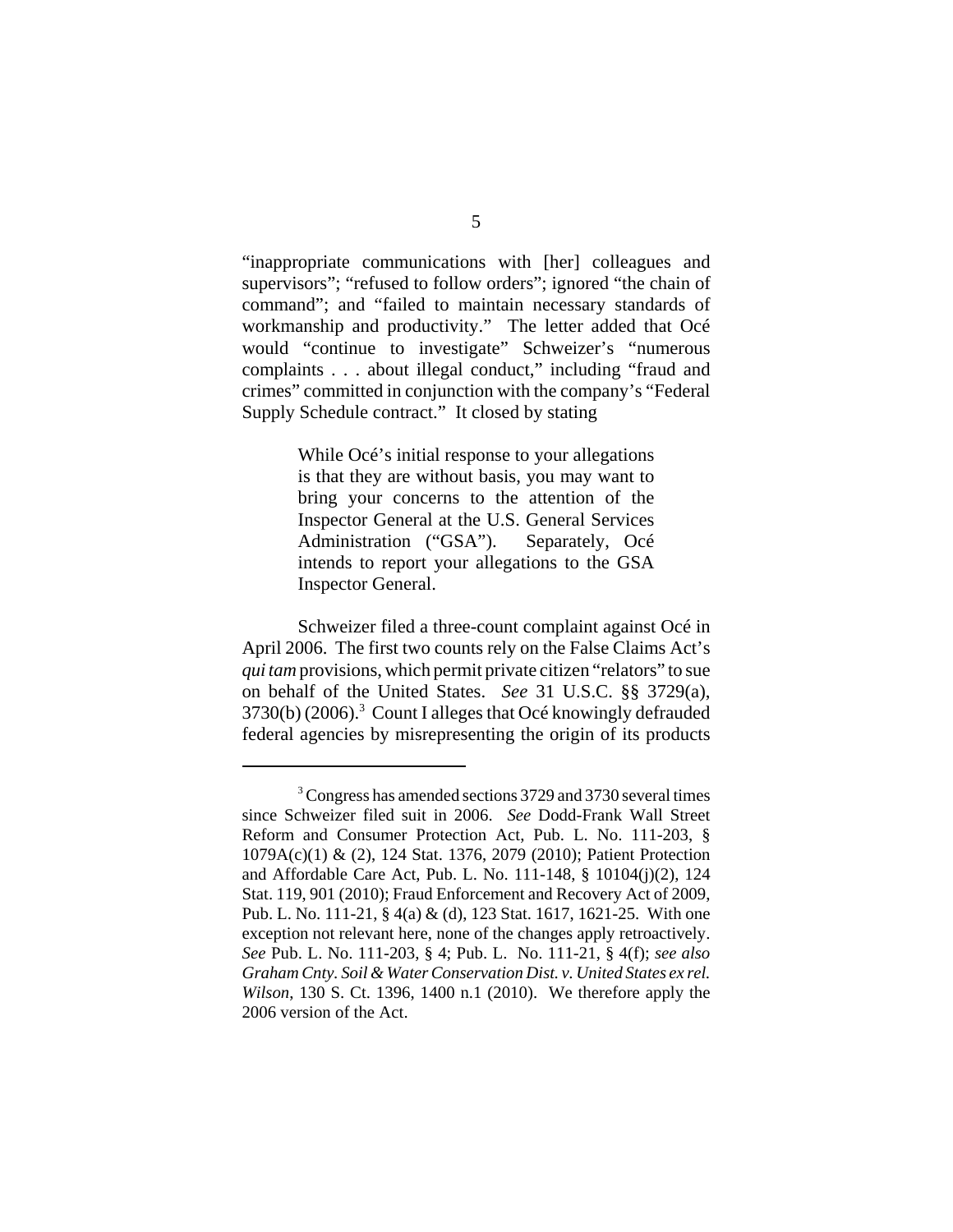and by breaching its promise to provide the same discount offered to private sector customers. *See id.* § 3729(a)(1)-(2). Count II charges Océ with conspiring to do the same. *See id.* §  $3729(a)(3)$ <sup>4</sup>. The third count states a claim for retaliation under 31 U.S.C. § 3730(h), which prohibits employers from discriminating against an employee "because of lawful acts done by the employee . . . in furtherance of an action under this section, including investigation for, initiation of, testimony for, or assistance in an action filed or to be filed under [§ 3730]." Specifically, Count III asserts that Océ fired Schweizer as a result of her pricing and product sourcing investigations. Schweizer filed an amended complaint in December 2006, which added Océ employee Nancy Vee as a co-plaintiff on Counts I and II.

The government declined to intervene in the case after conducting an extensive investigation of Schweizer's *qui tam* claims. *See* 31 U.S.C. § 3730(a) & (b)(2). Nonetheless, it remained an active participant in settlement discussions. These talks came to fruition in September 2009, when Océ, Vee, and the government – but not Schweizer – reached an agreement to dispose of Counts I and II. The agreement required Océ to pay \$1.2 million, plus interest, to the government, with nineteen percent of that total set aside for Schweizer and Vee. In return, Océ received a partial release from liability and a promise that the government would move to dismiss Counts I and II of the amended complaint. The government filed its notice of

<sup>4</sup> Schweizer's opening brief characterizes Count I as a Trade Agreements Act claim and Count II as a pricing claim. Her reply brief reverses course and associates Count II with the Trade Agreements Act. Neither characterization is correct. Counts I and II both contain pricing *and* Trade Agreements Act claims; the only difference between them is the cause of action. Count I asserts violations of §  $3729(a)(1)$  and (2), while Count II asserts violations of §  $3729(a)(3)$ .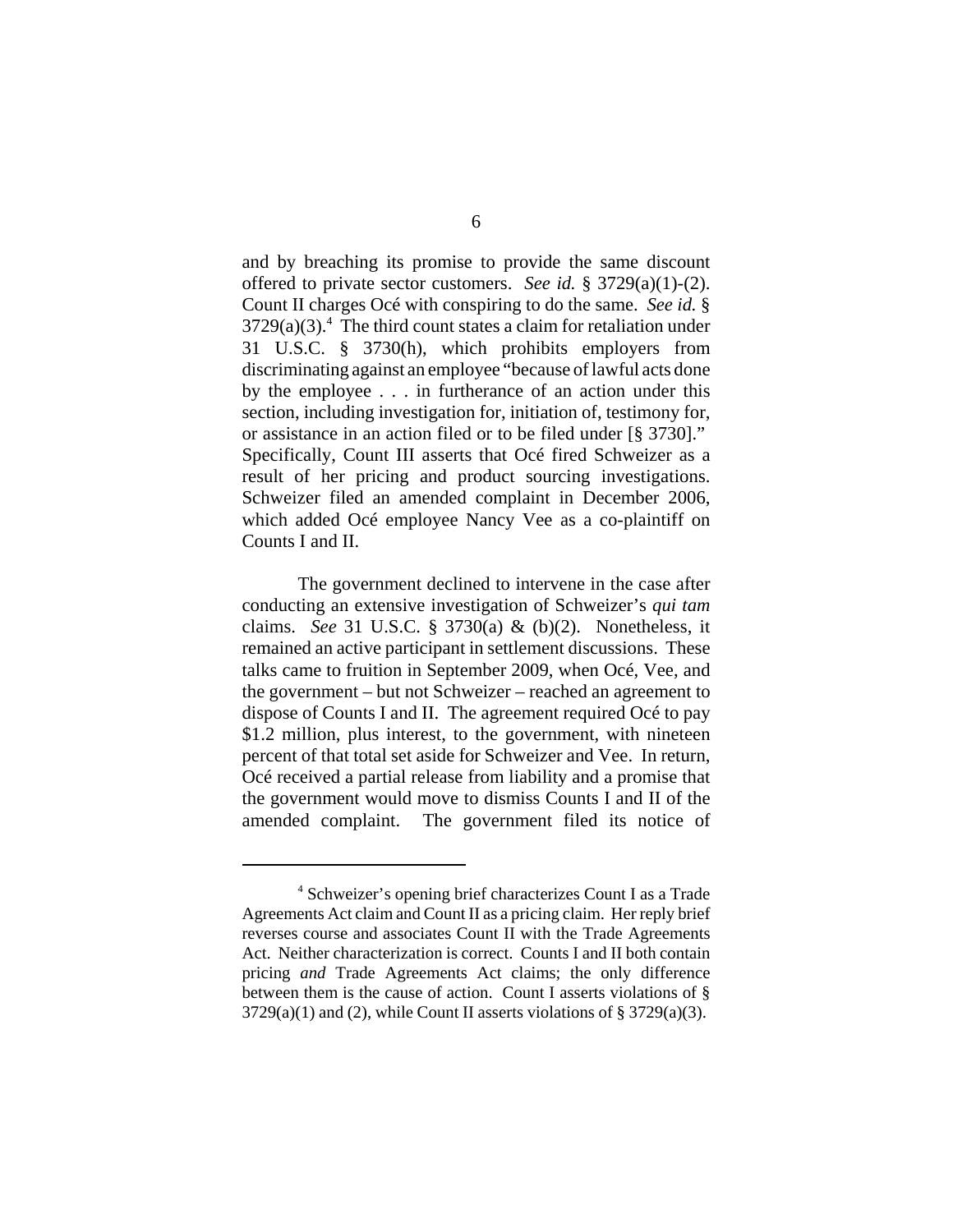intervention and corresponding motion to dismiss on September 8, 2009. Océ filed an answer later that day.

Schweizer opposed the settlement and the motion to dismiss. She argued that the settlement understated the extent of Océ's violations, and thus could not satisfy the criteria set forth in 31 U.S.C. § 3730 $(c)(2)(B)$ . That provision allows the government to "settle [a *qui tam*] action . . . notwithstanding the objections of the person initiating the action if the court determines, after a hearing, that the proposed settlement is fair, adequate, and reasonable under all the circumstances." *Id.* §  $3730(c)(2)(B)$ . The government offered two responses. First, it asserted that the district court could dismiss Counts I and II over Schweizer's objection pursuant to § 3730(c)(2)(A) *without* reviewing the settlement.<sup>5</sup> Section 3730(c)(2)(A) states that "[t]he Government may dismiss [a *qui tam*] action notwithstanding the objections of the person initiating the action if the person has been notified . . . of the filing of the motion [to dismiss] and the court has provided the person with an opportunity for a hearing on the motion." In the alternative, the government urged the district court to deem the settlement "fair, adequate, and reasonable" under  $\S 3730(c)(2)(B)$ .

The district court dismissed Counts I and II after holding a hearing. *United States ex rel. Schweizer v. Océ N.V.*, 681 F. Supp. 2d 64 (D.D.C. 2010). It declined to review the settlement, concluding that  $\S$  3730(c)(2)(A) gave the government "an unfettered right to dismiss" *qui tam* claims. 681 F. Supp. 2d at 65-66 (quoting *United States ex rel. Hoyte v. Am. Nat'l Red Cross*, 518 F.3d 61, 65 (D.C. Cir. 2008) (quoting *Swift v. United*

<sup>5</sup> The motion also invoked Federal Rule of Civil Procedure 41(a), which permits plaintiffs to "dismiss an action without a court order by filing . . . a notice of dismissal before the opposing party serves . . . an answer." FED. R. CIV. P.  $41(a)(1)(A)(i)$ .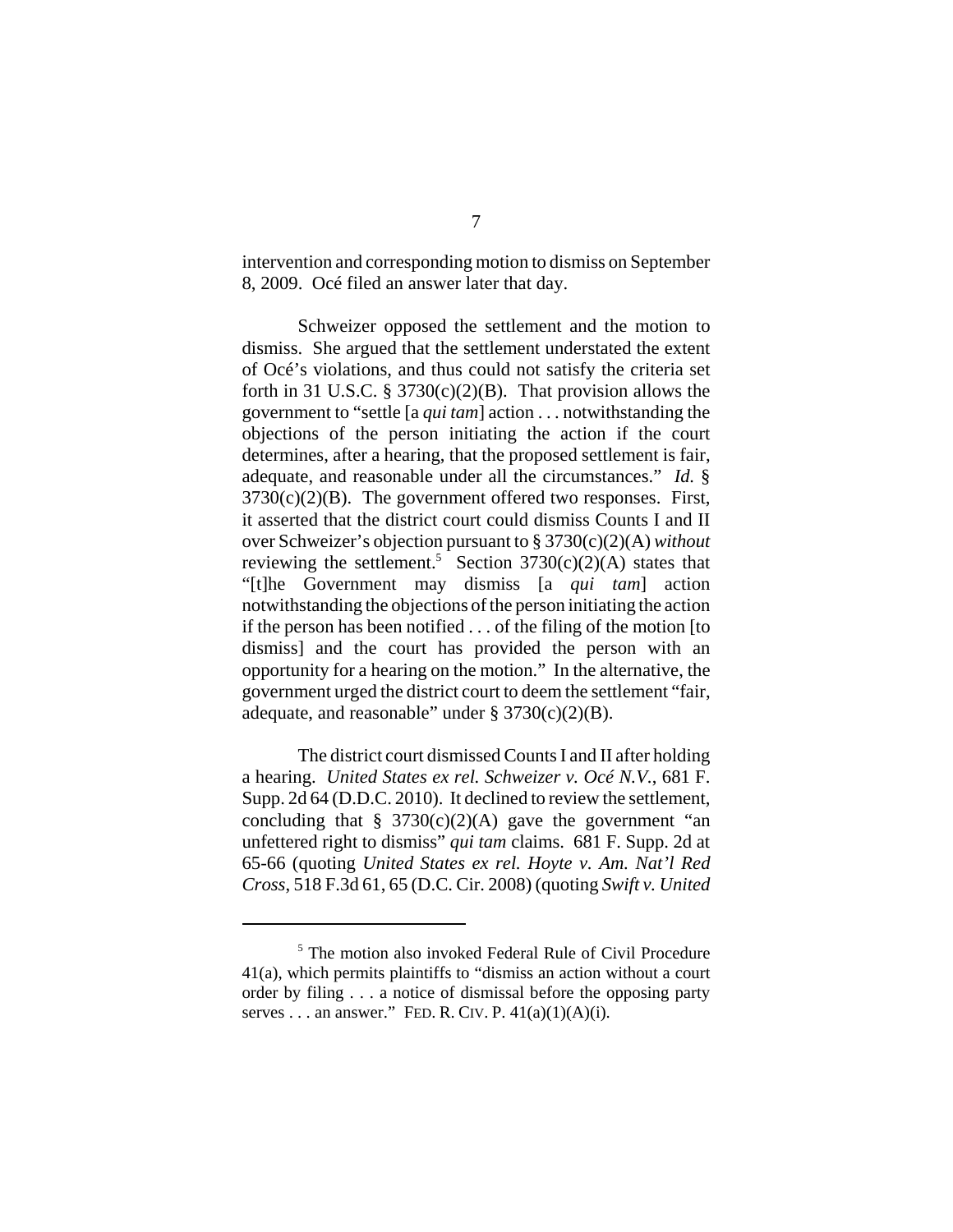*States*, 318 F.3d 250, 252 (D.C. Cir. 2003))). Although this approach bypassed § 3730(c)(2)(B), the district court read *Hoyte* and *Swift* as requiring that result. 681 F. Supp. 2d at 66. The expansive reading of  $\S$  3730(c)(2)(A) in those decisions, the court explained, had "already effectively rendered . . . §  $3730(c)(2)(B)$  a dead letter." *Id.* To this the district court added a second justification for ignoring  $\S 3730(c)(2)(B)$ : its probable unconstitutionality. In the court's view,  $\S$  3730(c)(2)(B) impermissibly undermined the Executive's power "to conduct litigation on behalf of the United States" by giving courts the last word on settlement. *Id.* at 67-68 (citing U.S. CONST. art. II, § 3 (The President "shall take Care that the Laws be faithfully executed.")).

As to Count III, Schweizer's retaliation claim, Océ moved for summary judgment and the district court granted the motion. *United States ex rel. Schweizer v. Océ N. Am., Inc.*, 772 F. Supp. 2d 174 (D.D.C. 2011). It held that Schweizer had not put Océ on notice that she was acting in furtherance of a False Claims Act suit. *Id.* at 178-81. The court based this conclusion on precedent indicating that employees whose job responsibilities include fraud prevention "must 'overcome the presumption that they are merely acting in accordance with their employment obligations' to put their employers on notice." *United States ex rel. Williams v. Martin-Baker Aircraft Co.*, 389 F.3d 1251, 1261 (D.C. Cir. 2004) (quoting *Yuhasz v. Brush Wellman, Inc.*, 341 F.3d 559, 568 (6th Cir. 2003)). According to the district court, Schweizer did not rebut this presumption – and thus did not put Océ on notice – because "every step she took in furtherance of her 'fraud investigation' was an act that fell within her job description or was undertaken at senior management's express instruction." 772 F. Supp. 2d at 179.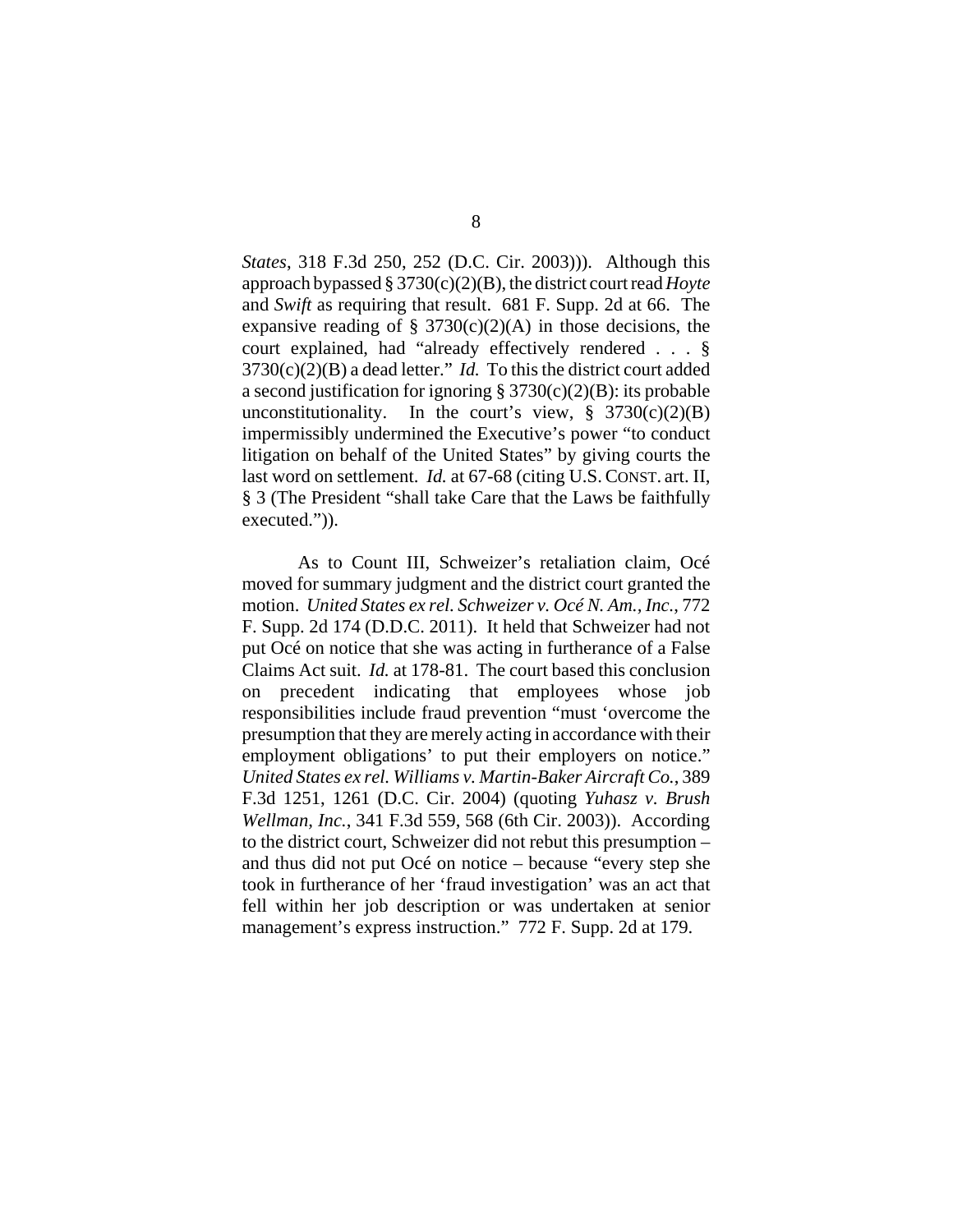Schweizer argues that the district court erred in dismissing her *qui tam* claims without determining whether the settlement was "fair, adequate, and reasonable." The quotation comes from 31 U.S.C.  $\S 3730(c)(2)(B)$ : the "Government may settle [a *qui tam*] action with the defendant notwithstanding the objections of the person initiating the action if the court determines, after a hearing, that the proposed settlement is fair, adequate, and reasonable under all the circumstances." The government's reply, and Océ's, is that judicial approval of the settlement is not required in light of 31 U.S.C.  $\S 3730(c)(2)(A)$ , which states that the "Government may dismiss [a *qui tam*] action notwithstanding the objections of the person initiating the action if the person has been notified by the Government of the filing of the motion and the court has provided the person with an opportunity for a hearing on the motion." We have held that § 3730(c)(2)(A) provides the government with "an unfettered right to dismiss" *qui tam* claims, *Swift*, 318 F.3d at 252; *see also Hoyte*, 518 F.3d at 65, and that the only function of a hearing under  $\S 3730(c)(2)(A)$  "is simply to give the relator a formal opportunity to convince the government not to end the case," *Swift*, 318 F.3d at 253.

As a preliminary matter, Schweizer claims the government may not invoke § 3730(c)(2)(A) because it never properly intervened in the case. She points out that the Act prescribes only two ways for the government to intervene: during an initial sixty-day window (subject to extension by the district court), § 3730(b)(4); or "at a later date upon a showing of good cause,"  $\S 3730(c)(3)$ . Because the government declined to intervene during the initial sixty-day period, and did not invoke subsection (c)(3) or show good cause in its later filing, it never became a party to the suit. Thus, Schweizer concludes, the government could not properly move for dismissal.

I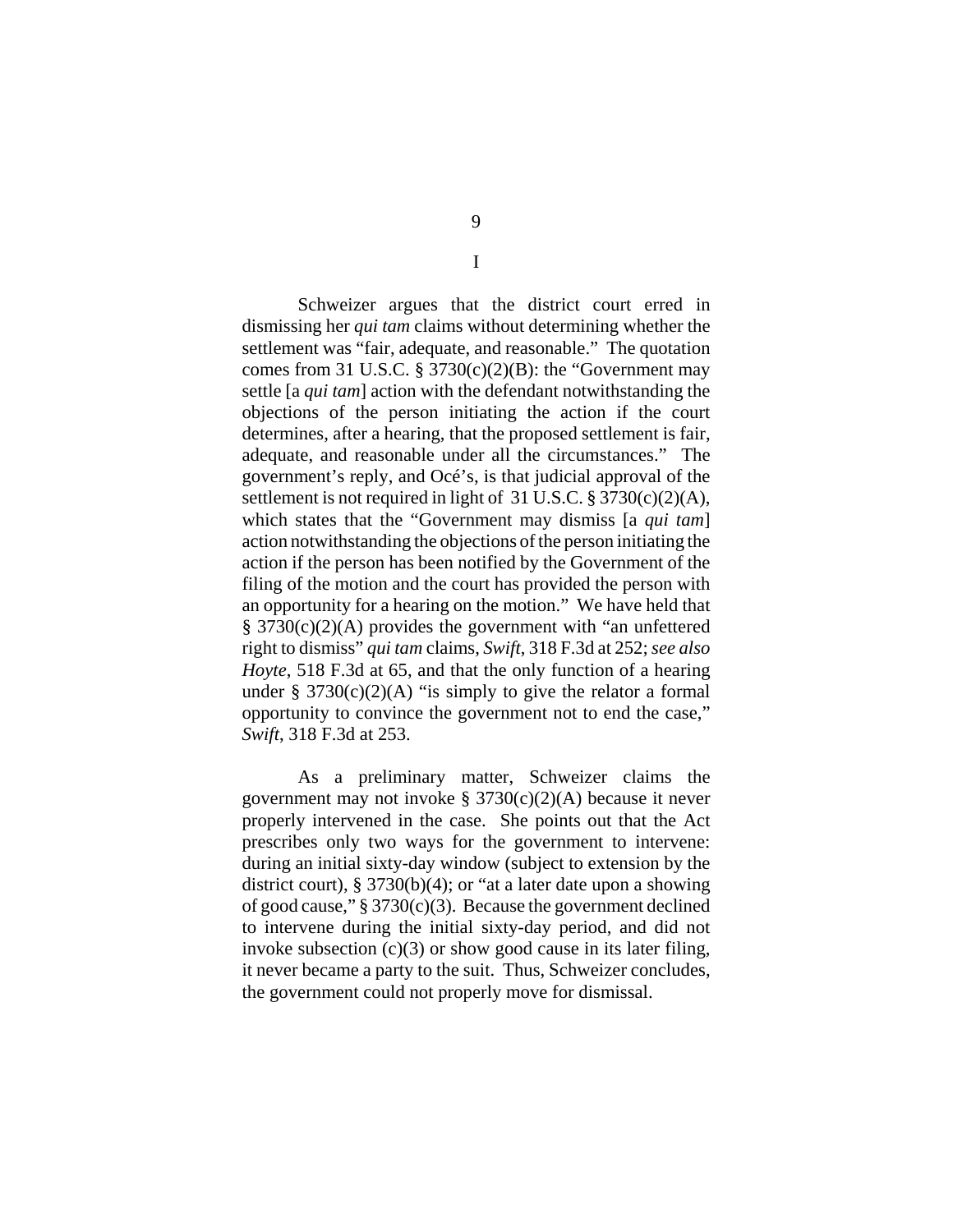Schweizer's view of the Act's intervention provisions is not accurate. Intervention is necessary "only if the government wishes to 'proceed with the action.'" *Swift*, 318 F.3d at 251 (quoting 31 U.S.C. § 3730(b)(2) & (b)(4)(A)). Here, the government did not seek to proceed with the *qui tam* portion of the case; it sought to end it. It follows that the government did not have to intervene before filing its motion. *Swift*, 318 F.3d at 251-52. Nothing in *United States ex rel. Eisenstein v. City of New York*, 556 U.S. 928 (2009), which addressed the government's party status for purposes of the Federal Rules of Appellate Procedure, is to the contrary. Nor does it matter that the government moved to dismiss outside the initial sixty-day intervention period. *See Hoyte*, 518 F.3d at 63-65.

The settlement agreement here falls squarely within §  $3730(c)(2)(B)$ : the government reached an agreement with the defendant to "settle the action . . . notwithstanding the objections of the person initiating the action." In that circumstance, the statute required the district court to "determine, after a hearing, [whether] the proposed settlement [was] fair, adequate, and reasonable under all the circumstances." 31 U.S.C. §  $3730(c)(2)(B)$ . Océ and the government maintain that this conclusion is at odds with the government's "unfettered" dismissal power recognized in *Swift* and *Hoyte*. If the decision to dismiss is free from judicial review, they reason, the decision to dismiss because of a settlement must be as well. The argument has merit. Why should it be that before the government may end a case by settling it with the defendant, the court must approve the settlement if the relator objects, yet when the government simply dismisses the action over the relator's objection, the court has no say in the matter? At least in a settlement the relator's efforts have some protection: he will receive no less than fifteen percent of whatever monetary recovery the government negotiates. *See* 31 U.S.C. § 3730(d). But in a pure dismissal as in *Swift* the relator has no protection: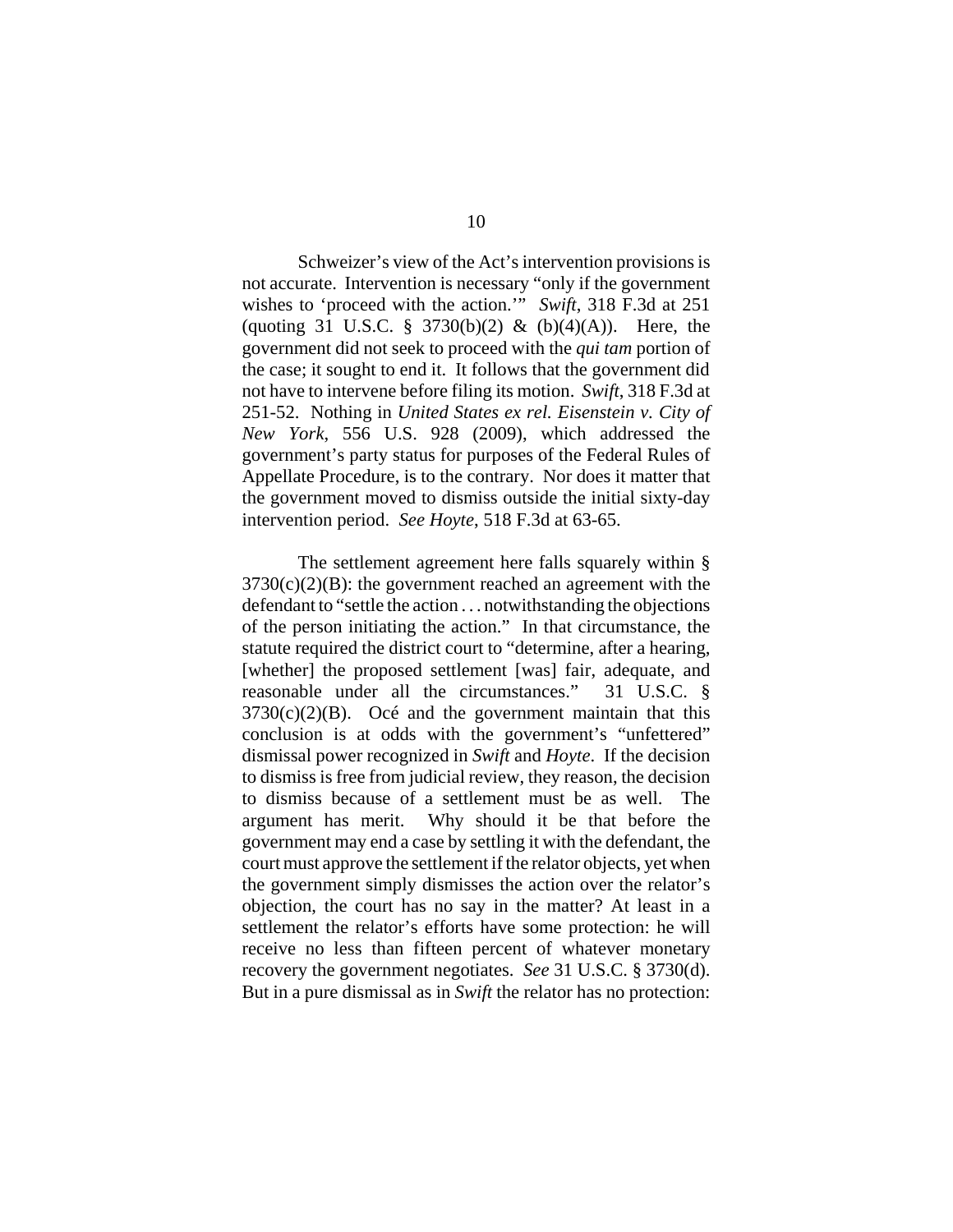he is not entitled to compensation *or* judicial review of the government's decision.

The full answer to the government's and Océ's point is simply that the language of  $\S 3730(c)(2)(B)$  leaves no space for their interpretation. Neither the government nor Océ attempts to parse the statutory text. That  $\S 3730(c)(2)(B)$  speaks in terms, not of a settlement, but of a "proposed settlement," signifies that an agreement between the government and the *qui tam* defendant needs judicial approval to become effective. Otherwise it remains just a proposal. Also significant is the absence of any language in §  $3730(c)(2)(B)$  indicating that judicial approval is necessary only in some special category of cases. There are but two conditions to trigger the section's operation: (1) the government and the defendant agree to settle the case and (2) the relator objects. Both conditions existed in this case.

In addition, allowing dismissal without judicial review of the settlement would render  $\S 3730(c)(2)(B)$  a nullity and thus contravene "the longstanding canon of statutory construction that terms in a statute should not be construed so as to render any provision of that statute meaningless or superfluous." *Beck v. Prupis*, 529 U.S. 494, 506 (2000); *see also Abourezk v. Reagan*, 785 F.2d 1043, 1054 (D.C. Cir. 1986). The government insists this is not so because, in most cases, the Attorney General voluntarily "choos[es]" to follow  $\S 3730(c)(2)(B)$ . Only in "unusual circumstances" does the Attorney General override it by invoking  $§ 3730(c)(2)(A)$ .

We reject the government's argument. Section  $3730(c)(2)(B)$  contains no opt-out clause for rare cases or unusual circumstances. It does not permit the Attorney General to decide when there shall be a hearing on the settlement: the statute says that the government "may" settle a matter over a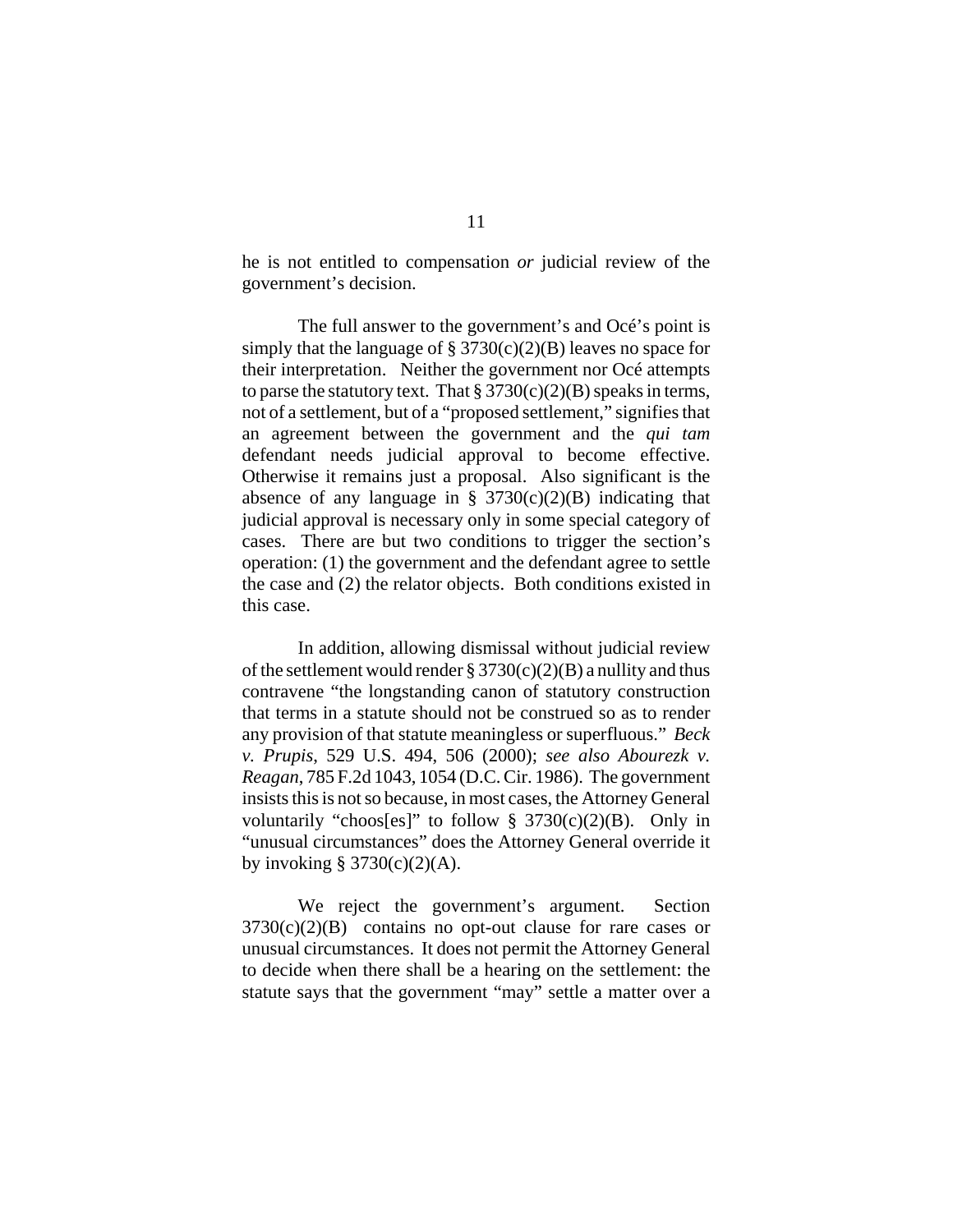relator's objection "if the court" holds a hearing and finds the "proposed settlement" reasonable. The meaning is clear. The government may not settle a case when the relator objects unless the court approves the settlement. This is the way the Supreme Court read the statute in *Vermont Agency of Natural Resources v. United States ex rel. Stevens*, 529 U.S. 765 (2000). The Court stated that  $§ 3730(c)(2)(B)$  "prohibits the Government from settling [a] suit over [a] relator's objection without a judicial determination of 'fair[ness], adequa[cy] and reasonable[ness].'" *Id.* at 772 (quoting 31 U.S.C. § 3730(c)(2)(B)).

Océ and the government claim that  $\S$  3730(c)(2)(B) should apply only when the government asks to "mak[e] the settlement part of the judgment in the case." If the government does not do so, they say, then  $\S$  3730(c)(2)(A) gives it an unfettered right to dismiss the case. The argument draws upon *Kokkonen v. Guardian Life Insurance Co.*, 511 U.S. 375 (1994). There the Court explained that when parties settle a suit filed in federal court, they typically must resort to contract law remedies, rather than court supervision, for enforcement of the agreement. *Id.* at 380-81. The situation is "quite different," however, when "the parties' obligation to comply with the terms of [a] settlement agreement ha[s] been made part of the order of dismissal – either by separate provision (such as a provision 'retaining jurisdiction' over the settlement agreement) or by incorporating the terms of the settlement agreement in the order." *Id.* at 381. In those instances, "a breach of the agreement would be a violation of the order, and ancillary jurisdiction to enforce the agreement would therefore exist." *Id.* Limiting  $\S 3730(c)(2)(B)$  to these circumstances, the argument goes, would "protect[] the government's right to . . . dismiss an action when it chooses," while also ensuring that §  $3730(c)(2)(B)$  retains meaning when the government asks the court to play a role in the settlement process. Océ Br. 36.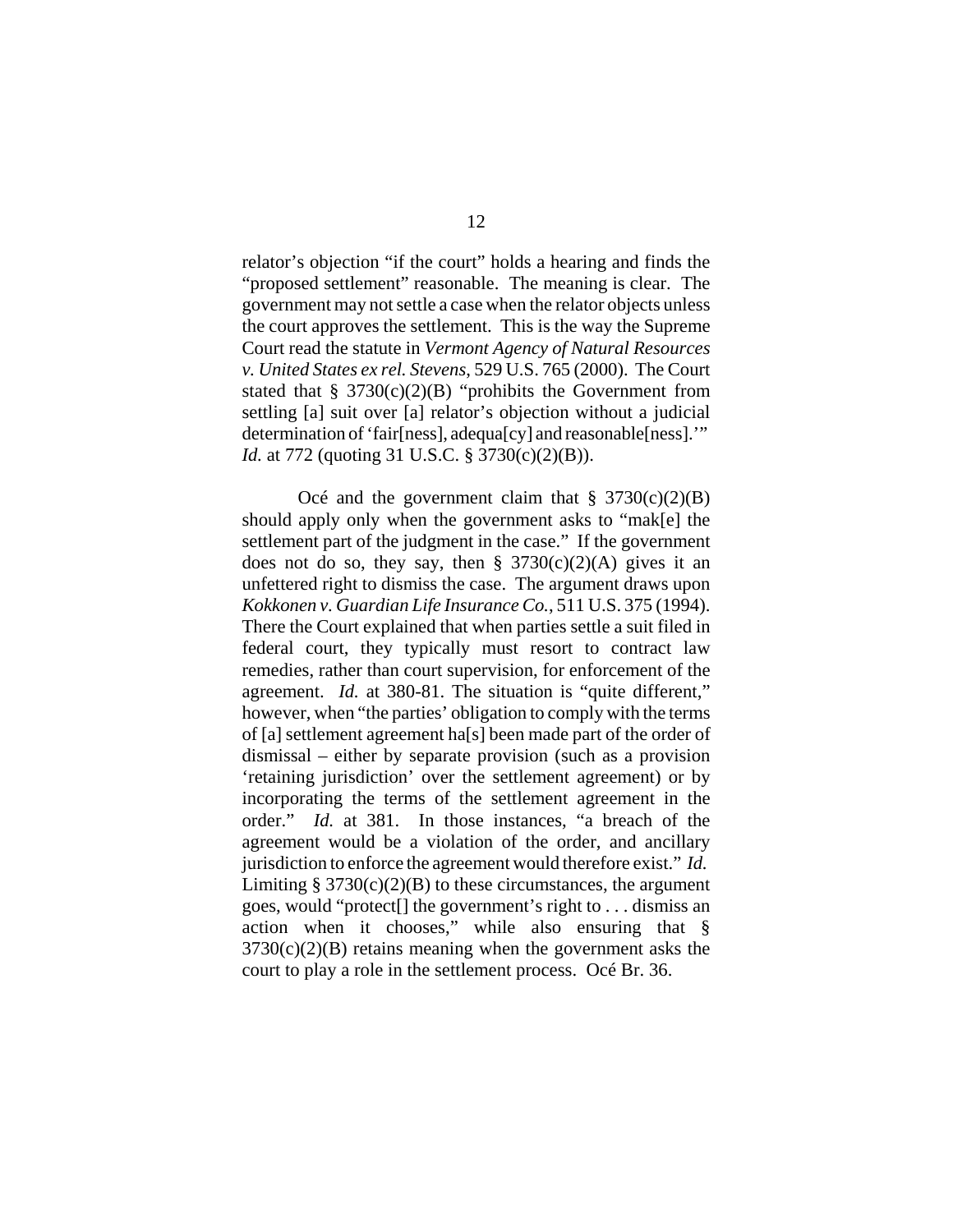Even if we credited the argument, it would not help the government or Océ. The government's motion to dismiss "request[ed] that the Court retain jurisdiction to . . . enforce the terms of the settlement agreement by and between the parties." The district court granted the motion and its order expressly "retain[ed] jurisdiction to determine the award to relator Schweizer, if any, from the proceeds of the settlement." These developments put the district court's power and prestige behind the settlement agreement, thereby triggering  $\S$  3730(c)(2)(B) even under the government's and Océ's interpretation of the statute.

Océ offers another argument against applying §  $3730(c)(2)(B)$ : it says the provision violates the separation of powers and is therefore unconstitutional. (The government does not join in the argument.<sup>6</sup>) Although Océ seems to phrase its constitutional claim as a facial challenge to  $\S 3730(c)(2)(B)$ , we will treat it as if it were an as-applied challenge. *See Texas v. Johnson*, 491 U.S. 397, 403 n.3 (1989).<sup>7</sup>

<sup>&</sup>lt;sup>6</sup> Océ has standing to make the argument. Judicial review of the settlement agreement exposes Océ to a risk that the agreement will be rejected and a larger sum required to dispose of the relators' claims. This qualifies as an injury in fact. Section  $3730(c)(2)(B)$  causes the injury because §  $3730(c)(2)(A)$  would otherwise permit dismissal without judicial scrutiny. And the injury is redressable by a ruling that § 3730(c)(2)(B) is unconstitutional. *See Bond v. United States*, 131 S. Ct. 2355, 2365 (2011); *FEC v. NRA Political Victory Fund*, 6 F.3d 821, 823-24 (D.C. Cir. 1993).

<sup>&</sup>lt;sup>7</sup> Section 3730(c)(2)(B) is valid when the government affirmatively seeks judicial involvement in the settlement process, as described in greater detail below. Indeed, Océ's brief concedes as much. Thus, regardless whether one applies the "no set of circumstances" test or the "plainly legitimate sweep" test for facial invalidity, § 3730(c)(2)(B) survives. *See Gen. Electric Co. v. Jackson*,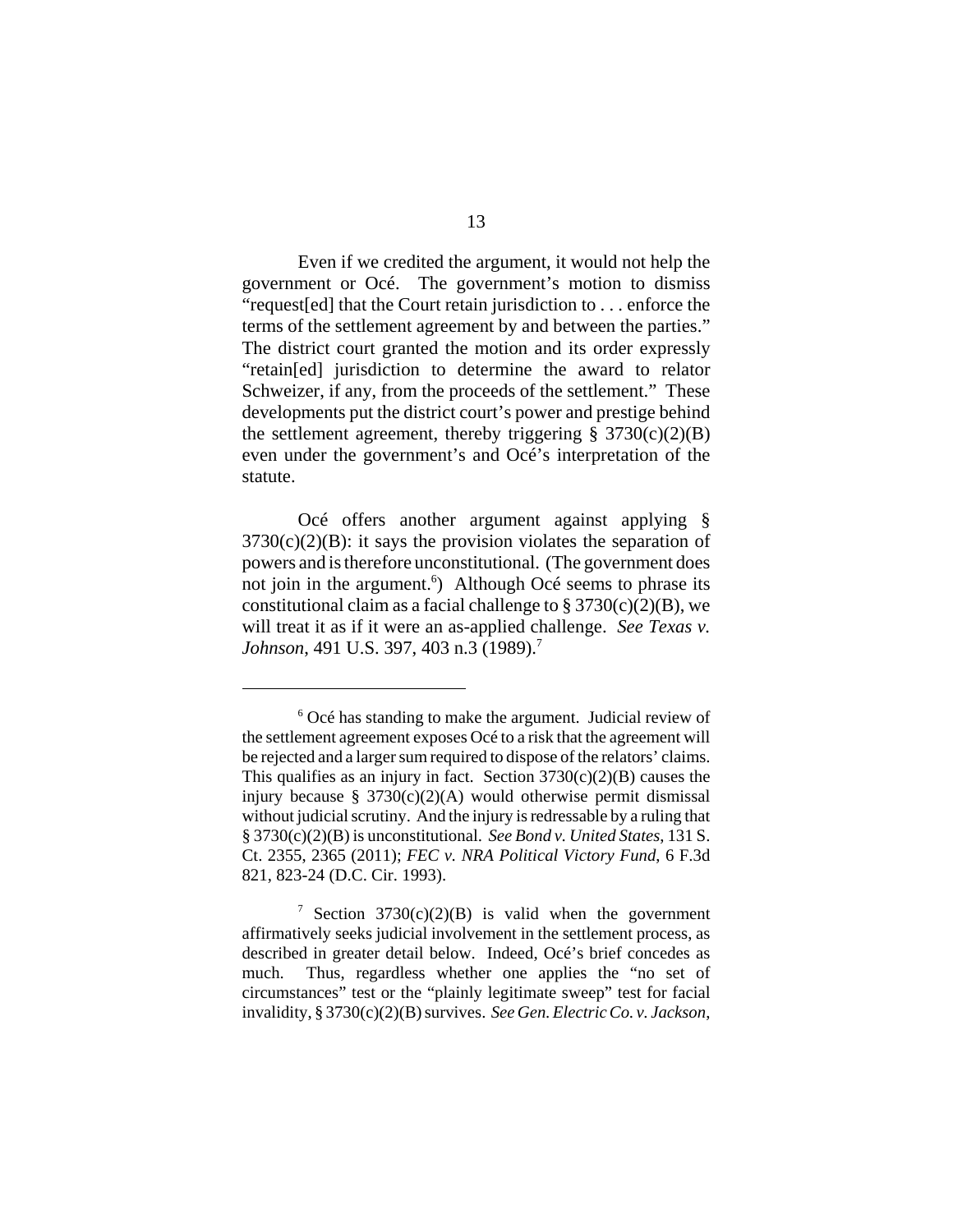According to Océ, "[t]he decision of when, and under what circumstances, a False Claims Act action should be settled falls within the core and exclusive powers of the Executive Branch." For support, Océ points to Article II, § 3, of the Constitution, which states that the President "shall take Care that the Laws be faithfully executed." We mentioned the Take Care Clause in *Swift* when we interpreted  $\S 3730(c)(2)$ (A). Decisions to dismiss under § 3730(c)(2)(A), we said, were analogous to decisions not to prosecute, which are committed to the Executive Branch's absolute discretion. *Swift*, 318 F.3d at 252 (citing *Heckler v. Chaney*, 470 U.S. 821, 831-33 (1985)). Océ asserts that settlement decisions should be treated no differently, since they involve policy judgments ill-suited to judicial resolution. And because  $\S 3730(c)(2)(B)$  gives the judiciary "the final word on settlement decisions," Océ concludes that it unconstitutionally deprives the government of sufficient control over cases brought in its name. Océ Br. 42; *see Morrison v. Olson*, 487 U.S. 654, 696 (1988).

Although decisions not to prosecute may be immune from review, the same cannot be said of decisions to dispose of a pending case. *Compare Heckler*, 470 U.S. at 833, *with Rinaldi v. United States*, 434 U.S. 22, 29-30 & n.15 (1977). We recognized this distinction in *Swift*, stating that some limitations on the Executive Branch's dismissal authority may be valid "despite the separation of powers." 318 F.3d at 252 (citing *United States v. Cowan*, 524 F.2d 504, 513 (5th Cir. 1975)). For instance, the government "might be subject to Rule  $41(a)(2)$ ," which conditions dismissal "upon such terms and conditions as the court deems proper," if it filed a  $\S$  3730(c)(2)(A) motion "after the complaint had been served and the defendant

<sup>610</sup> F.3d 110, 117 (D.C. Cir. 2010) (quoting *United States v. Stevens*, 130 S. Ct. 1577, 1587 (2010)).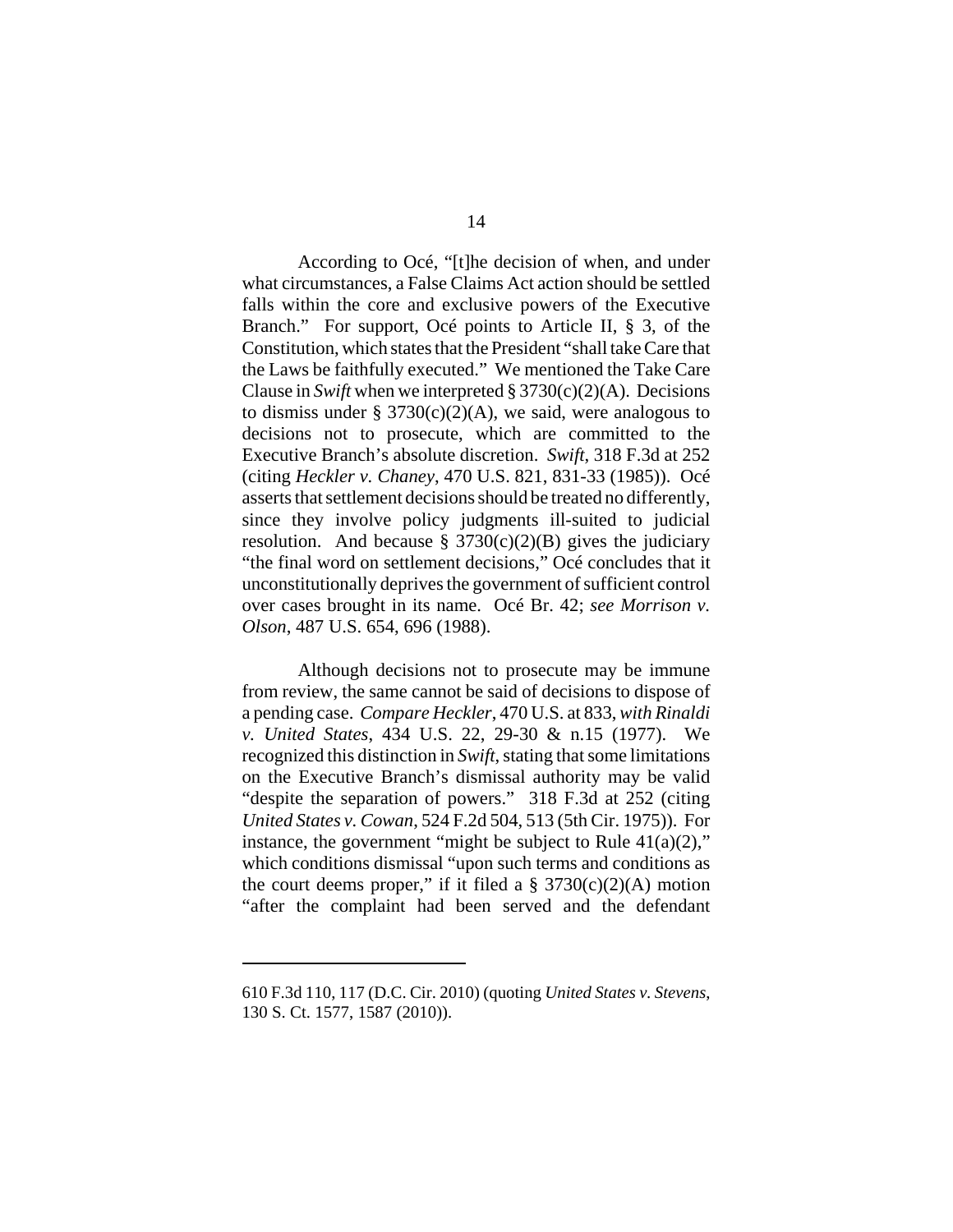answered." *Id.* at 252-53. Two factors make the case for judicial review even stronger here.

First, judicial scrutiny of settlement agreements and similar devices is fairly common. Federal Rule of Criminal Procedure 48(a) permits the government to "dismiss an indictment, information, or complaint" only "with leave of court." Courts have upheld this provision even though it restricts executive authority and "vest[s] some discretion in the court." *Rinaldi*, 434 U.S. at 29 n.15; *see also Cowan*, 524 F.2d at 513. Other examples include judicial oversight of plea agreements, *see* FED.R.CRIM.P. 11(c)(3)(A) ("[T]he court may accept the agreement, reject it, or defer a decision until the court has reviewed the presentence report."); antitrust consent decrees, *see* 15 U.S.C. § 16(e)(1) ("Before entering any consent judgment proposed by the United States under this section, the court shall determine that the entry of such judgment is in the public interest."); class action settlements, *see* FED. R. CIV. P. 23(e) ("The claims, issues, or defenses of a certified class may be settled, voluntarily dismissed, or compromised only with the court's approval."); and settlements in shareholder derivative suits, *see* FED. R. CIV. P. 23.1(c) ("A derivative action may be settled, voluntarily dismissed, or compromised only with the court's approval."). Océ claims these provisions are irrelevant because they "protect *other* parties who are absent or potentially lack the savvy or representation to protect themselves." But §  $3730(c)(2)(B)$  does similar work – it protects the relator.<sup>8</sup>

In any event, here the government invoked the court's supervisory powers. By urging the district court to "retain

 $8$  Section 3730(c)(2)(B) may also serve a more diffuse set of public interests. *Cf. Rinaldi*, 434 U.S. at 29 n.15 (indicating that Federal Rule of Criminal Procedure 48 might prohibit dismissals "prompted by considerations clearly contrary to the public interest").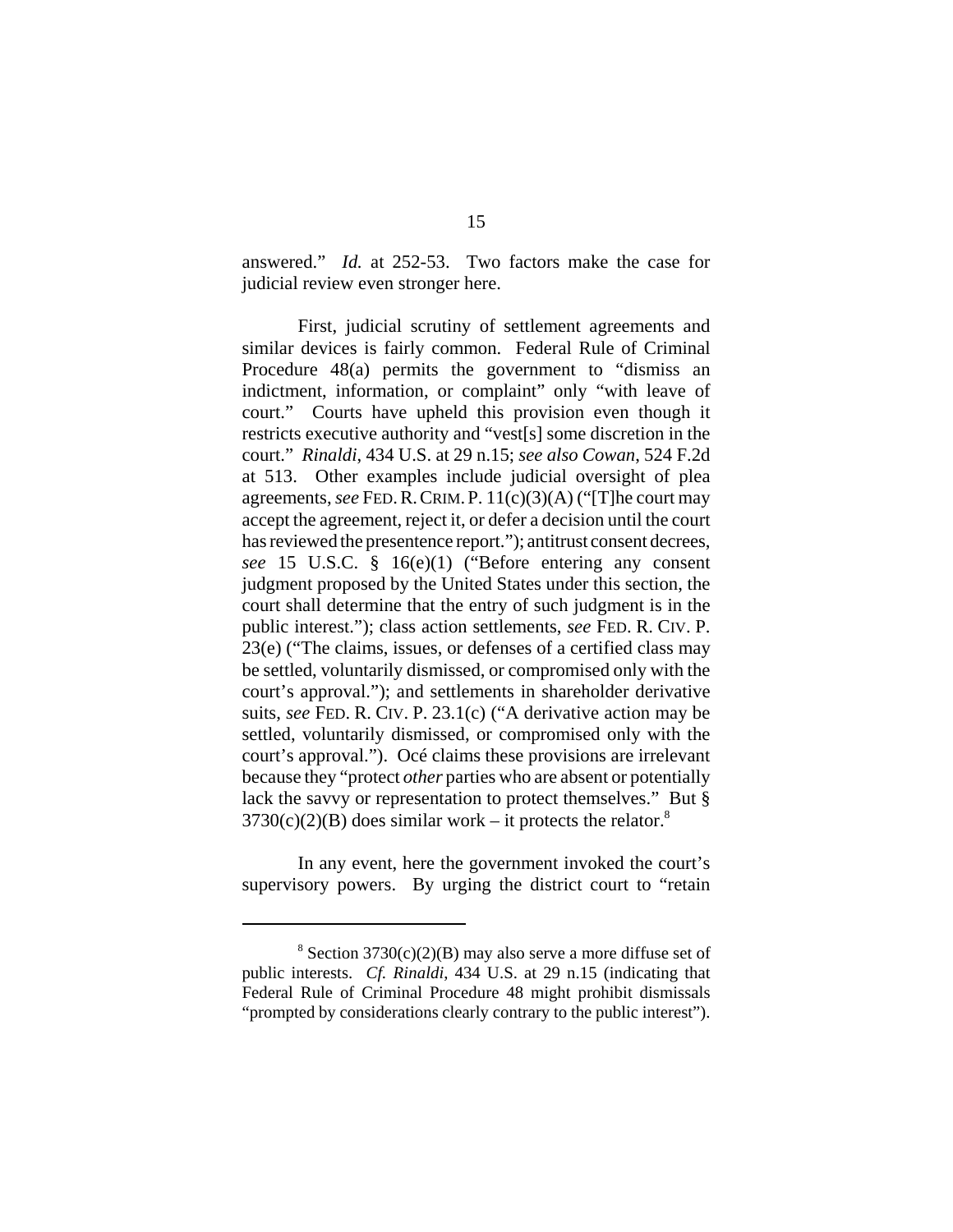jurisdiction to . . . enforce the terms of the settlement agreement by and between the parties," the government consented to judicial involvement in the settlement process. *Cf. Kokkonen*, 511 U.S. at 380-81. The same general principle – that a court cannot become a partner in enforcement without first examining the reasonableness of the request – applies when parties call on courts to issue preliminary injunctions, *see Mills v. District of Columbia*, 571 F.3d 1304, 1308 (D.C. Cir. 2009), and consent decrees, *United States v. Trucking Emp'rs, Inc.*, 561 F.2d 313, 317 (D.C. Cir. 1977).

We therefore hold that  $\S 3730(c)(2)(B)$  is constitutional as applied to this case. Since the district court dismissed Counts I and II without finding the settlement agreement fair, adequate, and reasonable, we reverse and remand the case for a §  $3730(c)(2)(B)$  hearing.<sup>9</sup>

## II

Schweizer also argues that the district court erred in granting Océ summary judgment on her retaliation claim. Our review is *de novo*. *Bush v. District of Columbia*, 595 F.3d 384, 387 (D.C. Cir. 2010).

Section 3730(h), added in 1986, was "designed to protect persons who assist the discovery and prosecution of fraud and

<sup>&</sup>lt;sup>9</sup> The government contends that dismissal of Schweizer's Trade Agreements Act claims was proper because the settlement agreement did not "release any of [the government's] own claims under that statute." The parties have not fully developed this point in their briefs, or explained why the government's "own claims" – as opposed to those of the relators – are relevant to the  $\S 3730(c)(2)(B)$ analysis. Accordingly, we leave this question open for the parties to address on remand.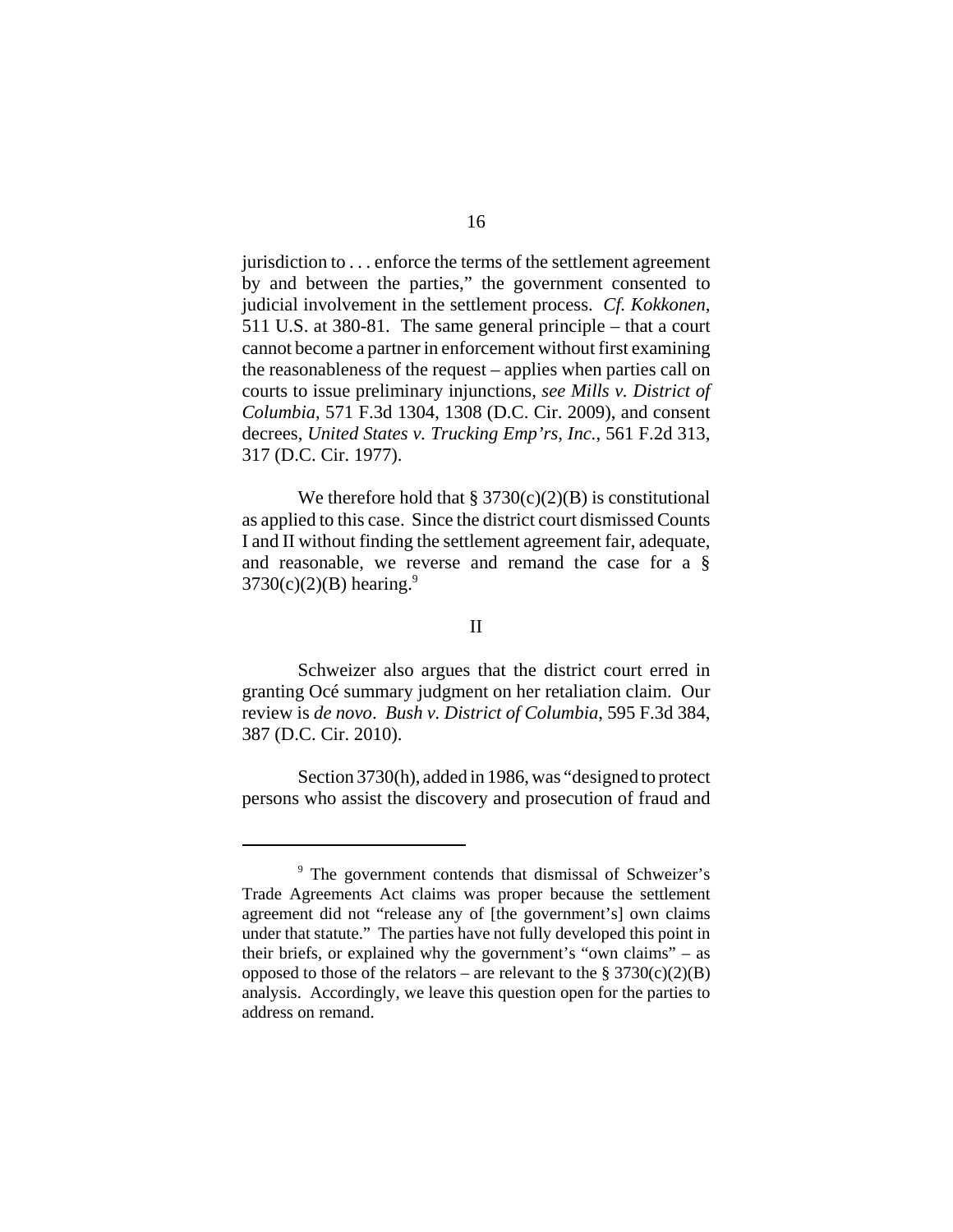thus to improve the federal government's prospects of deterring and redressing crime." *Neal v. Honeywell Inc.*, 33 F.3d 860, 861 (7th Cir. 1994), *abrogated on other grounds by Graham Cnty. Soil & Water Conservation Dist. v. United States ex rel. Wilson*, 545 U.S. 409, 416-17 (2005). At the time Schweizer's claim accrued, the provision read:

> Any employee who is discharged, demoted, suspended, threatened, harassed, or in any other manner discriminated against in the terms and conditions of employment by his or her employer because of lawful acts done by the employee on behalf of the employee or others in furtherance of an action under this section, including investigation for, initiation of, testimony for, or assistance in an action filed or to be filed under this section, shall be entitled to all relief necessary to make the employee whole. Such relief shall include reinstatement with the same seniority status such employee would have had but for the discrimination, 2 times the amount of back pay, interest on the back pay, and compensation for any special damages sustained as a result of the discrimination, including litigation costs and reasonable attorneys' fees. An employee may bring an action in the appropriate district court of the United States for the relief provided in this subsection.

31 U.S.C. § 3730(h) (2006).

This language states two basic elements: (1) acts by the employee "in furtherance of" a suit under  $\S 3730 - \text{acts also}$ known as "protected activity"; and (2) retaliation by the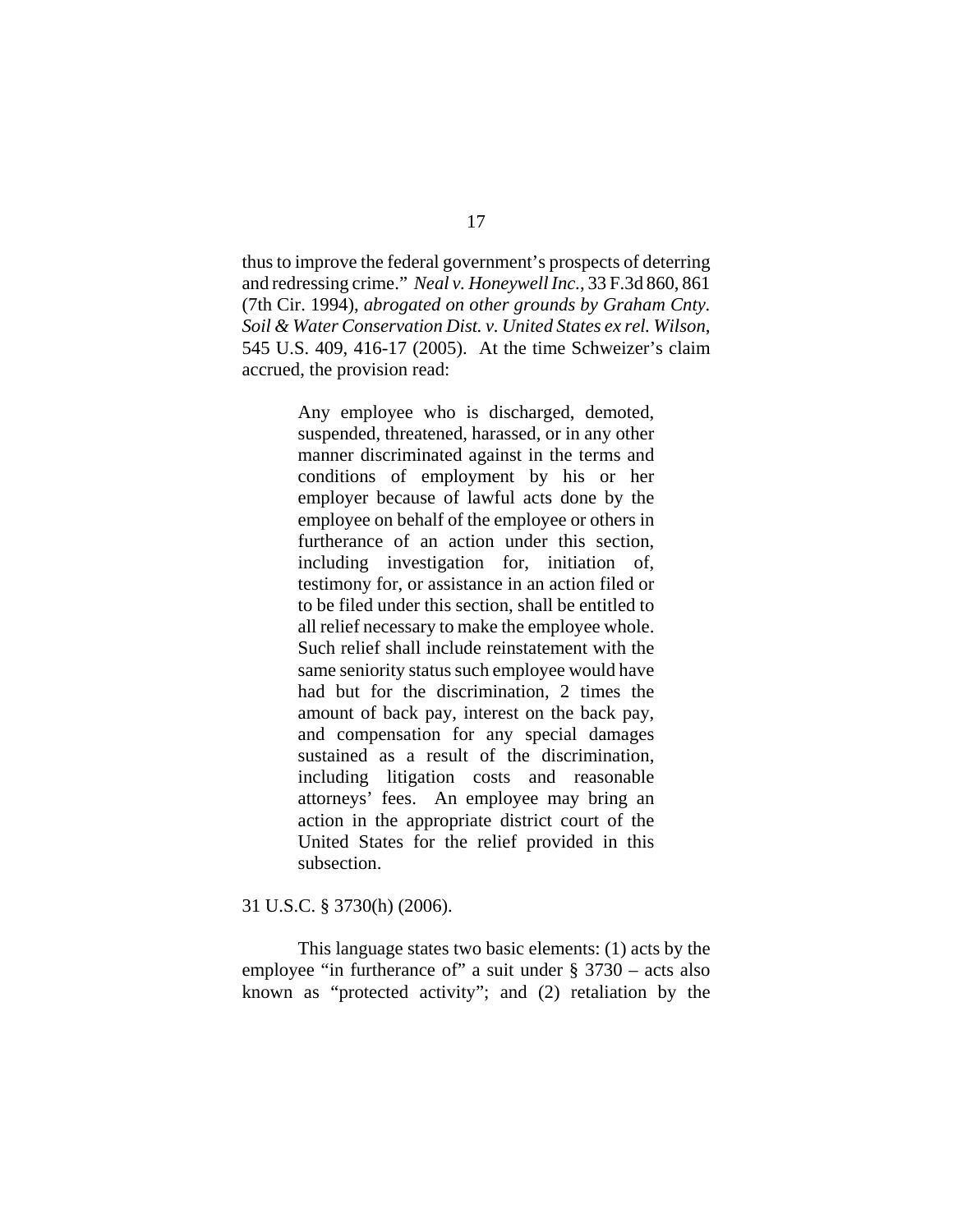employer against the employee "because of" those acts. *United States ex rel. Yesudian v. Howard Univ.*, 153 F.3d 731, 736 (D.C. Cir. 1998). For reasons we will explain in a moment, it is important to recognize that when § 3730(h) speaks of acts "in furtherance of an action under this section" it is not referring only to *qui tam* actions. Section 3730 authorizes *qui tam* actions, *see* 31 U.S.C. § 3730(b), but it also provides that "the Attorney General may bring a civil action under this section," *id.* § 3730(a). In other words, an employee's actions may further a *qui tam* suit or a suit by the United States under the False Claims Act.

Decisions of this court and others have expounded on the elements of a False Claims Act retaliation claim. We have, for instance, divided the causation question into two parts: (1) did "the employer ha[ve] knowledge the employee was engaged in protected activity"; and (2) was the employer's adverse action against the employee "motivated, at least in part, by the employee's engaging in [that] protected activity." *Yesudian*, 153 F.3d at 736 (quoting S. REP. NO. 99-345, at 35 (1986), *reprinted in* 1986 U.S.C.C.A.N. 5266, 5300) (alteration in original). The former, often referred to as a "notice" requirement, recognizes that an employer cannot "possess the retaliatory intent necessary to establish a violation of § 3730(h)" unless it is "aware that the employee is investigating fraud." *Martin-Baker*, 389 F.3d at 1260-61 (quoting *Yesudian*, 153 F.3d at 744); *see also Robertson v. Bell Helicopter Textron, Inc.*, 32 F.3d 948, 952 (5th Cir. 1994).

To come within § 3730(h), an employee does not have to alert his employer to the prospect of a False Claims Act suit. *Yesudian*, 153 F.3d at 742. The employee has no obligation to give such a warning because § 3730(h) does not require the employee to "'know' that the investigation he was pursuing could lead to a False Claims Act suit." *Id.* at 741; *see also*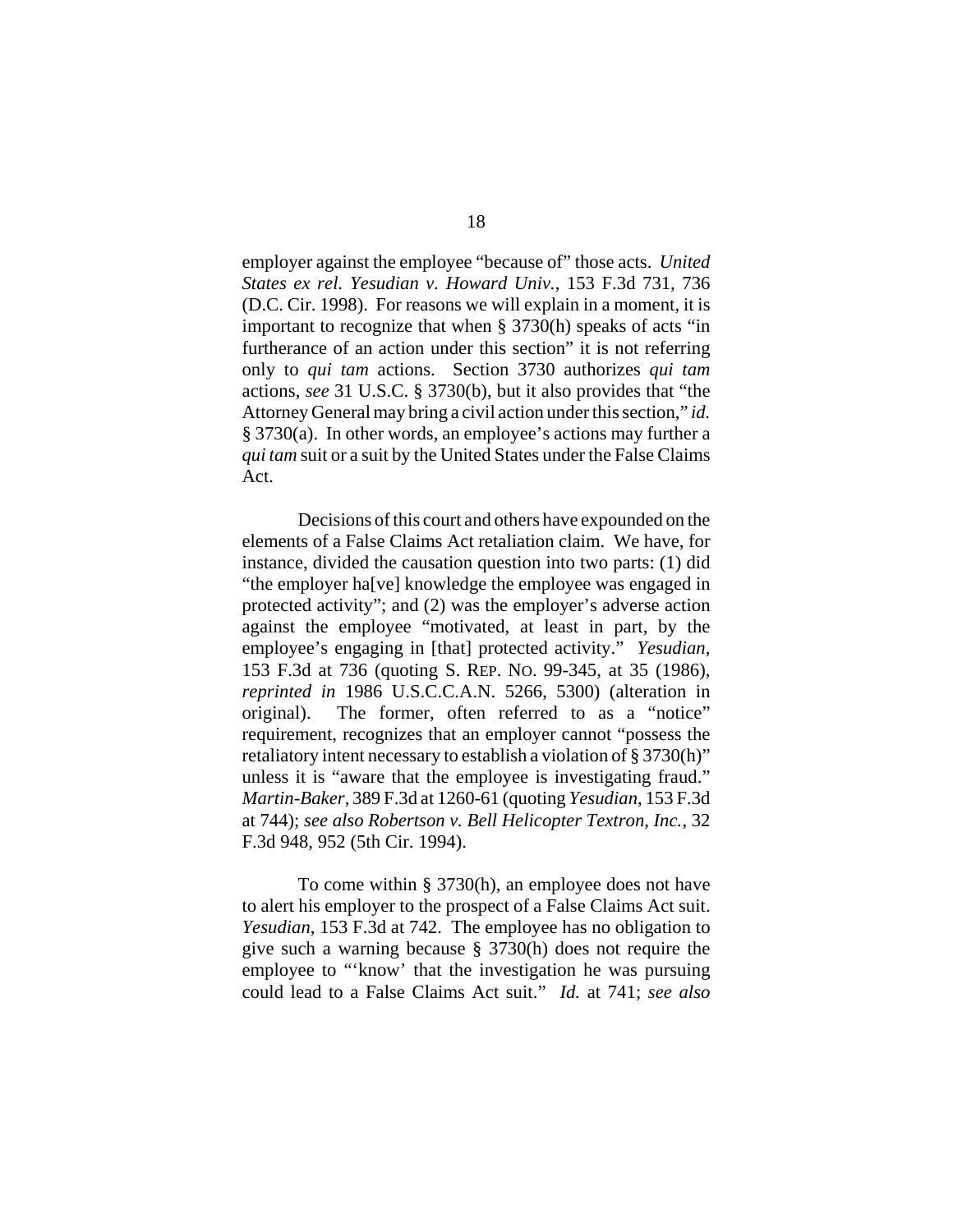*Childree v. UAP/GA AG CHEM, Inc.*, 92 F.3d 1140, 1145-46 (11th Cir. 1996); *United States ex rel. Hopper v. Anton*, 91 F.3d 1261, 1269 (9th Cir. 1996); *Neal*, 33 F.3d at 864. In terms of § 3730(h), an employee can be acting "in furtherance of an action under this section" – can be engaging in protected activity – although the employee is not contemplating bringing a *qui tam* suit, is not even aware that there is such a thing as a *qui tam* action, and has no idea whether his – the employee's – investigation or other acts, if made known to the government, might cause the Attorney General to sue his employer under the False Claims Act. From this, it follows that the employer may incur liability under § 3730(h) even if the employer has no inkling that a False Claims Act suit may be in the offing. As our court stated in *Yesudian*, "the kind of knowledge the defendant must have mirrors the kind of activity in which the plaintiff must be engaged." 153 F.3d at 742.

Some decisions have applied a different concept of notice when employees claim that "performance of their normal job responsibilities constitutes protected activity." *Martin-Baker*, 389 F.3d at 1261. In that situation, decisions such as *Martin-Baker*<sup>10</sup> hold that employees have not put their employer on notice unless they "overcome the presumption that they are merely acting in accordance with their employment obligations." *Id.* (quoting *Yuhasz*, 341 F.3d at 568). Although the reasoning behind these rulings is not always fully spelled out, it appears to proceed in three steps. One: only if the employer is aware that its employee is engaging in, say, the protected conduct of an investigation "in furtherance of" a False

<sup>10</sup> *See, e.g.*, *Maturi v. McLaughlin Research Corp.*, 413 F.3d 166, 172-73 (1st Cir. 2005); *Eberhardt v. Integrated Design & Constr., Inc.*, 167 F.3d 861, 868 (4th Cir. 1999); *United States ex rel. Ramseyer v. Century Healthcare Corp.*, 90 F.3d 1514, 1522-23 (10th Cir. 1996); *Robertson*, 32 F.3d at 951-52.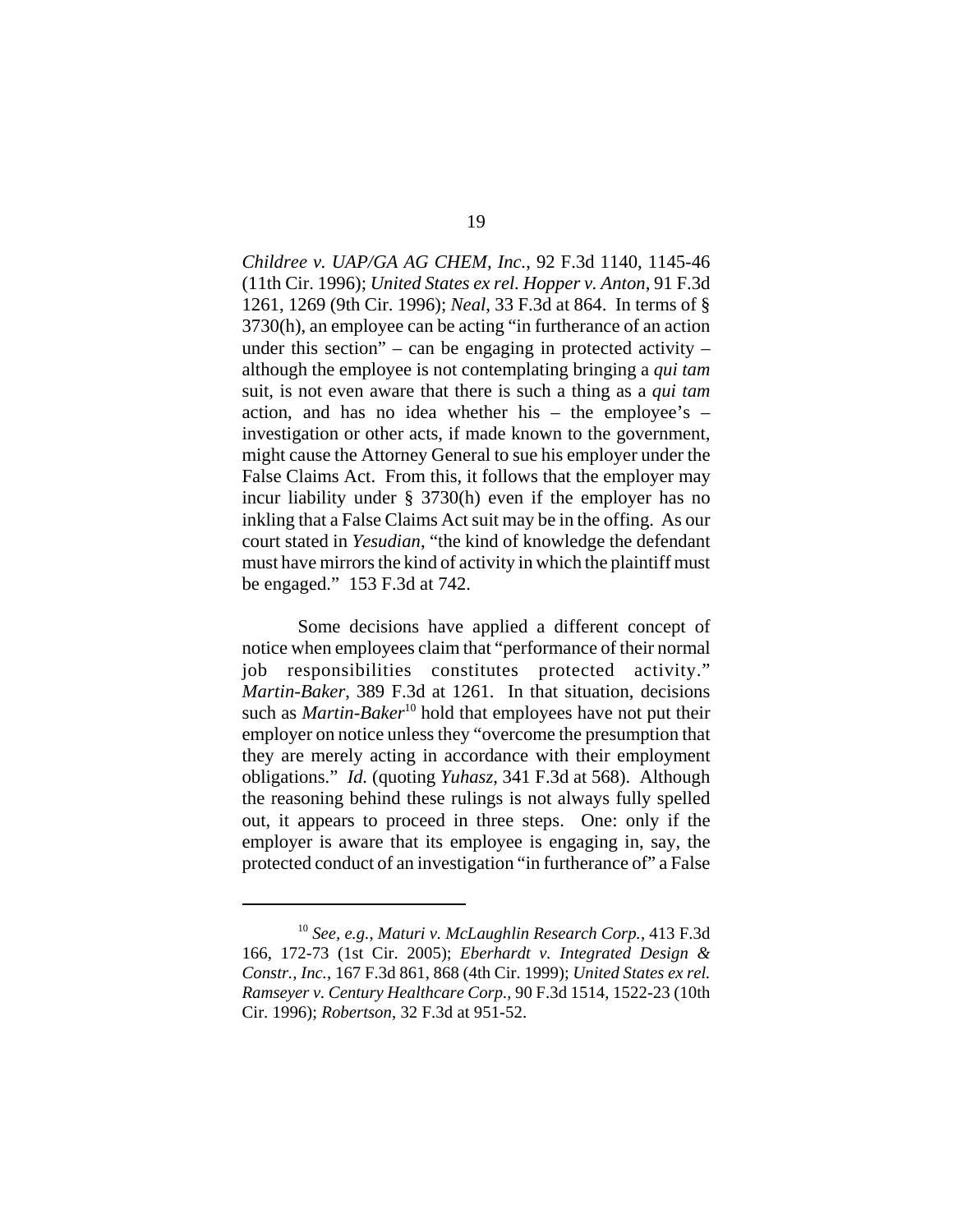Claims Act suit can the employer fire the employee "because of" the employee's protected conduct. *See, e.g.*, *Martin-Baker*, 389 F.3d at 1261. Two: an employer cannot be so aware if the employee is just performing his job. *See, e.g.*, *Ramseyer*, 90 F.3d at 1522-23.<sup>11</sup> Three: therefore the employee must put his employer on notice that he "was pursuing an FCA case" before the employer "discharge[s]" him. *Yuhasz*, 341 F.3d at 567. Step three presents some analytical difficulty in light of our holding that an employee engages in protected conduct even if the employee himself does not "'know' that the investigation he was pursuing could lead to a False Claims Act suit." *Yesudian*, 153 F.3d at  $741^{12}$ 

 $11$  The notice requirement is derived from a Senate Judiciary Committee Report. *See, e.g.*, *Yesudian*, 153 F.3d at 736; *Robertson*, 32 F.3d at 951. The report cites cases involving other whistleblower protection statutes as examples of the way in which § 3730(h) was meant to operate. *See* S. REP. NO. 99-345, at 35, *reprinted in* 1986 U.S.C.C.A.N. at 5300. None of these cases impose a presumption like the one described in *Martin-Baker*. For instance, in *Mackowiak v. University Nuclear Systems, Inc.*, 735 F.2d 1159, 1162-64 (9th Cir. 1984), the court held that 48 U.S.C.  $\S$  5851 – a whistleblower protection provision in the Energy Reorganization Act – protects compliance workers from retaliation regardless of whether they contacted government regulators or departed from their usual job duties. "[C]ontractors," the court explained, "may not discharge quality control inspectors because they do their jobs too well." *Id.* at 1163; *see also id.* (noting that the plaintiff was "terminated, in part" because of he was "very persistent" in performing job-related safety functions).

<sup>&</sup>lt;sup>12</sup> The Fourth Circuit recognized the problem and sought to solve it by holding that an employee "tasked with the internal investigation of fraud" puts his employer on notice if he tells the employer that its conduct is "illegal or fraudulent or recommend[s] that legal counsel become involved." *Eberhardt*, 167 F.3d at 868.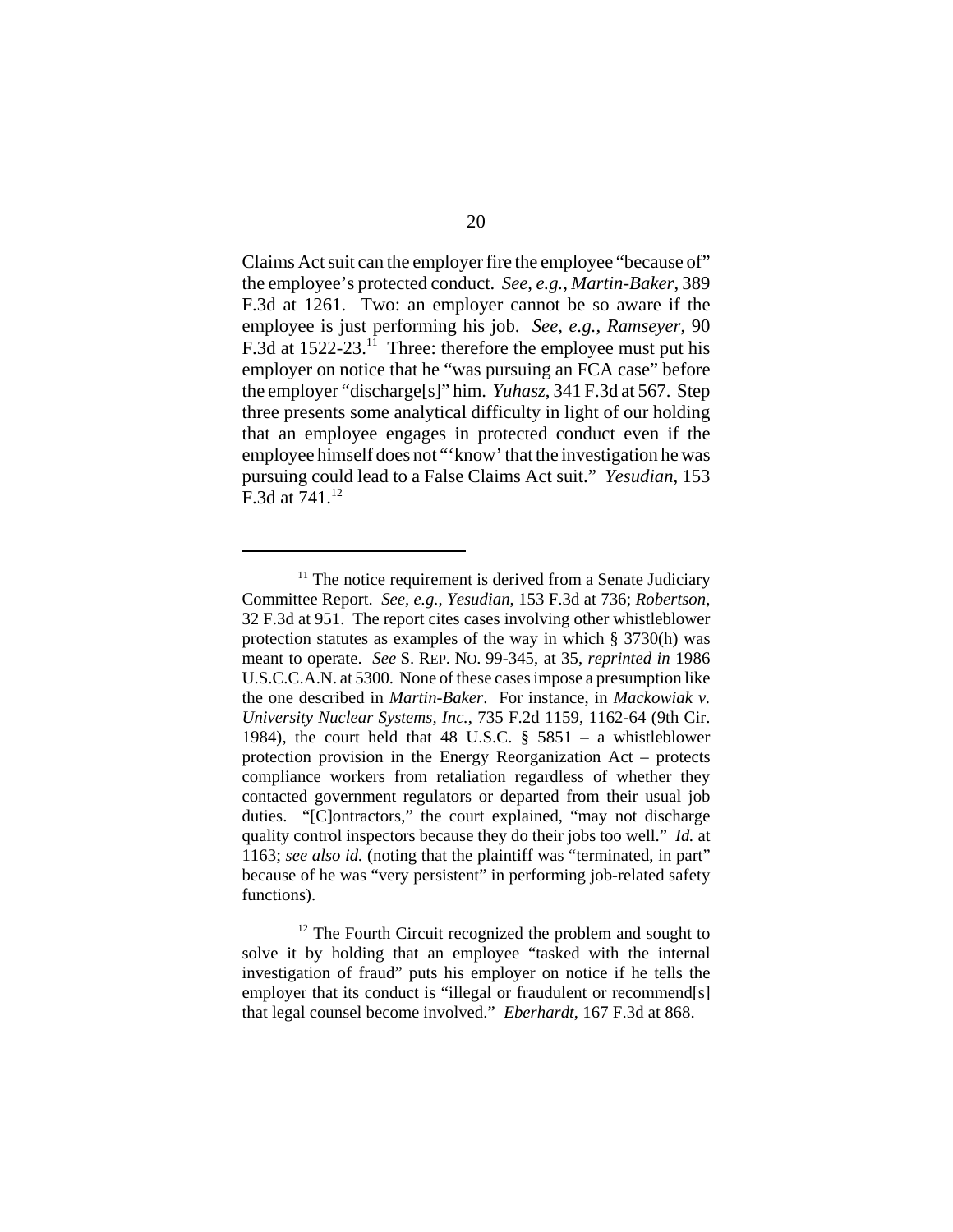Nevertheless we must apply *Martin-Baker* to this case. *See LaShawn A. v. Barry*, 87 F.3d 1389, 1395 (D.C. Cir. 1996) (en banc). Like the employee in *Martin-Baker* and the other employees in this line of cases from other circuits, Schweizer's job was to ensure compliance with government contracts. Her retaliation claim therefore cannot succeed unless she alerted Océ of her protected conduct by acting outside her normal job responsibilities, notifying a party outside the usual chain of command, advising Océ to hire counsel, or taking "any [other] action which a factfinder reasonably could conclude would put [Océ] on notice that litigation [was] a reasonable possibility." *Martin-Baker*, 389 F.3d at 1261-62 (quoting *Eberhardt*, 167 F.3d at 868).<sup>13</sup> Since Schweizer's case is here on appeal from a grant of summary judgment, the question is whether there are genuine issues of material fact with respect to notice (and thus causation). Could a jury reasonably find that Océ discharged Schweizer "because of lawful acts" she took "in furtherance of" a False Claims Act suit? We believe the answer is yes when we view the record in the light most favorable to Schweizer.

<sup>&</sup>lt;sup>13</sup> *Eberhardt* states that "an employee tasked with the internal investigation of fraud against the government cannot bring a section 3730(h) action for retaliation unless the employee puts the employer on notice that a *qui tam* suit under section 3730 is a reasonable possibility." 167 F.3d at 868. Other cases similarly have held that employees must put their employer on notice of a potential *qui tam* suit. *See, e.g.*, *Fanslow v. Chicago Mfg. Ctr., Inc.*, 384 F.3d 469, 483 (7th Cir. 2004); *Brandon v. Anesthesia & Pain Mgmt. Assocs.*, 277 F.3d 936, 945 (7th Cir. 2002); *Robertson*, 32 F.3d at 951-52. As noted above, these cases read § 3730(h) too narrowly. An employee acts "in furtherance of an action under this section" if he advances a suit by the Attorney General pursuant to § 3730(a) or a *qui tam* suit filed under § 3730(b). Thus, the employer need only have knowledge of actions that would make *either type of suit* a "reasonable possibility." *See Yesudian*, 153 F.3d at 742.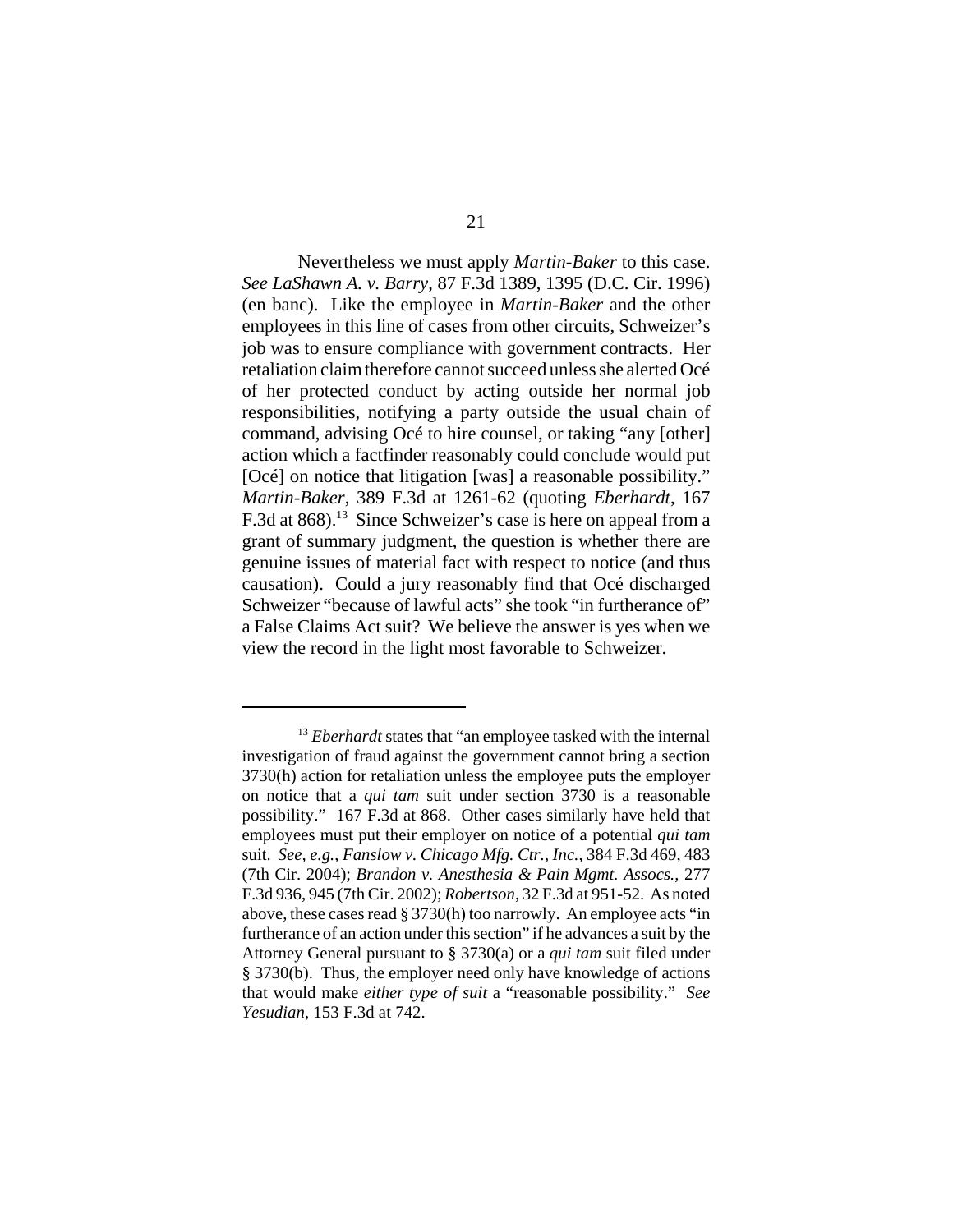Schweizer repeatedly disobeyed the orders of Frost, her supervisor, to stop investigating Océ's pricing and product sourcing practices. She did so despite Frost's warnings that the company would "destroy" her if she did not comply. Specifically, Schweizer contacted Beauchamp, Frost's supervisor, on two separate occasions in early December 2005. The first time, she alleged a variety of specific False Claims Act violations; the second time, she made an emotional plea to "sav[e] the company" from "legal trouble" – a statement Beauchamp knew involved "the contract[s]" and the company's "pricing policies." The company fired Schweizer less than two weeks later. In a letter explaining the decision, Beauchamp stated that Schweizer was fired for several reasons, including "refusing to follow orders" and ignoring "the chain of command." The letter also indicated that Océ would refer Schweizer's allegations to the General Services Administration Inspector General for further review.

These facts, if proven, would be sufficient to support a finding that Océ knew about Schweizer's protected conduct and fired her, at least in part, "because of" that conduct. *See Yesudian*, 153 F.3d at 736. Schweizer's actions were not of the sort "typically [performed] as part of a contract administrator's job." *Martin-Baker*, 389 F.3d at 1261 (quoting *Robertson*, 32 F.3d at 952). The company's termination letter indicating that Schweizer was fired for failing to follow orders and the chain of command made precisely this point. As a result, Schweizer's factual allegations are sufficient to overcome "the presumption that [she was] merely acting in accordance with [her] employment obligations." *Id.* (quoting *Yuhasz*, 341 F.3d at 568).

Océ argues that we should affirm on two other grounds. First, it claims that Schweizer did not engage in protected activity. The parties briefed this question in their summary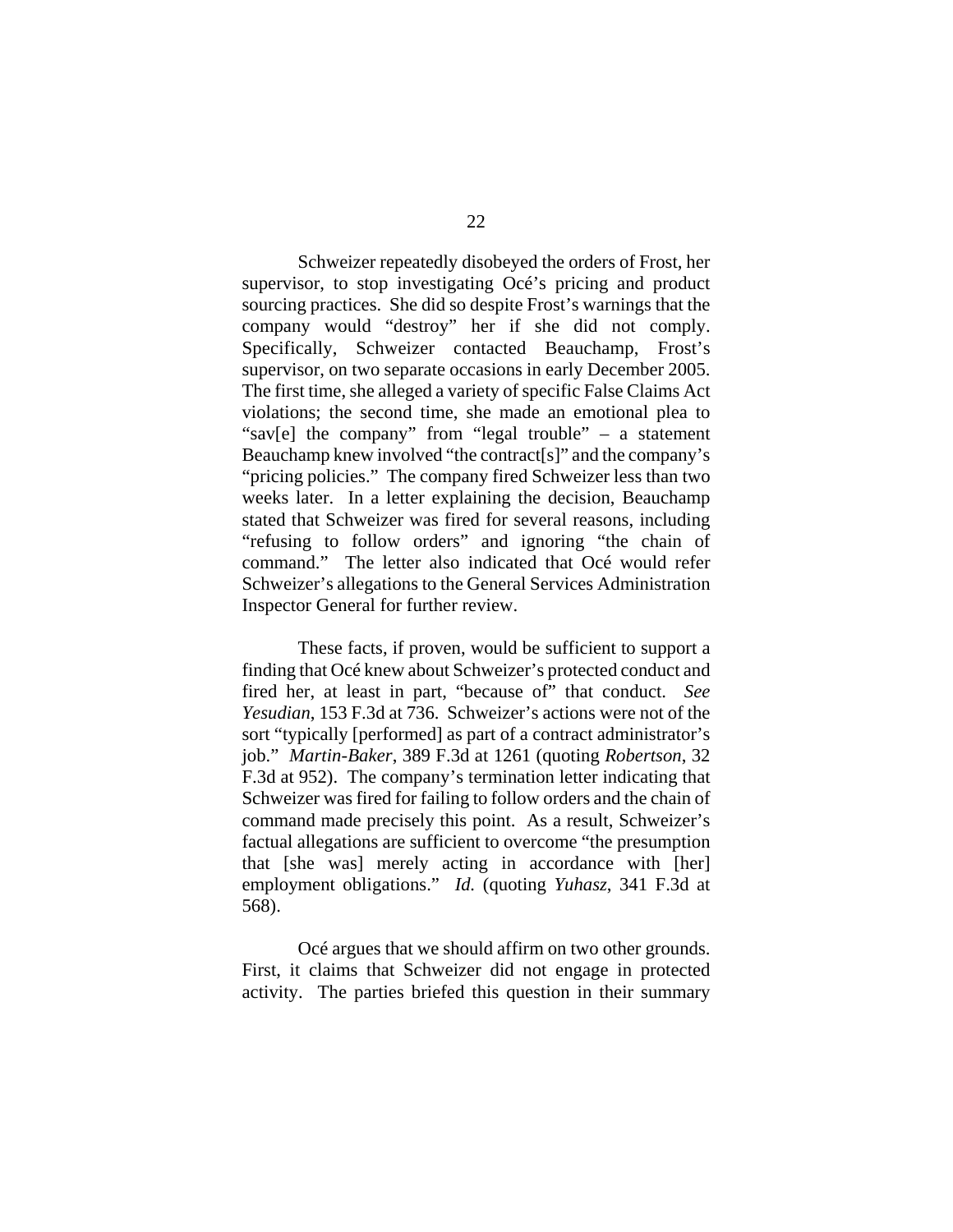judgment filings. Although the district court did not reach the issue, *see* 772 F. Supp. 2d at 180, the parties have again raised it on appeal. We therefore may decide the issue. *See Flynn v. Dick Corp.*, 481 F.3d 824, 833 n.9 (D.C. Cir. 2007); *Davis v. U.S. Dep't of Justice*, 968 F.2d 1276, 1280 (D.C. Cir. 1992); *see also Singleton v. Wulff*, 428 U.S. 106, 121 (1976).

According to Océ, Schweizer did not conduct her own "meaningful investigation." Instead, she merely "jumped to conclusions and berated her superiors based on unfounded assumptions." From this Océ concludes that Schweizer did not undertake actions "in furtherance of" a False Claims Act suit. But on her version of the facts, Schweizer gathered evidence that Océ defrauded federal agencies, shared that evidence with her superiors, and warned them of potential False Claims Act liability. Internal reporting of this kind is a classic example of protected activity. *See Yesudian*, 153 F.3d at 741 n.9. Accordingly, Océ is not entitled to summary judgment on protected activity grounds.

Second, Océ asserts that Schweizer was fired for legitimate, non-discriminatory reasons. Again, the district court did not reach this question. 772 F. Supp. 2d at 180-81. Although the parties have briefed the issue on appeal, their arguments fail to address a basic question regarding the appropriate legal standard: what are courts to do when an employee has made out a prima facie case of retaliation, the employer has offered a non-retaliatory motive for its actions, and the employee has alleged that the employer's proffered motive is pretextual?

The familiar *McDonnell Douglas* burden-shifting framework, *see McDonnell Douglas Corp. v. Green*, 411 U.S. 792 (1973), offers a possible solution. Under *McDonnell Douglas*, an employee first must make out a prima facie case of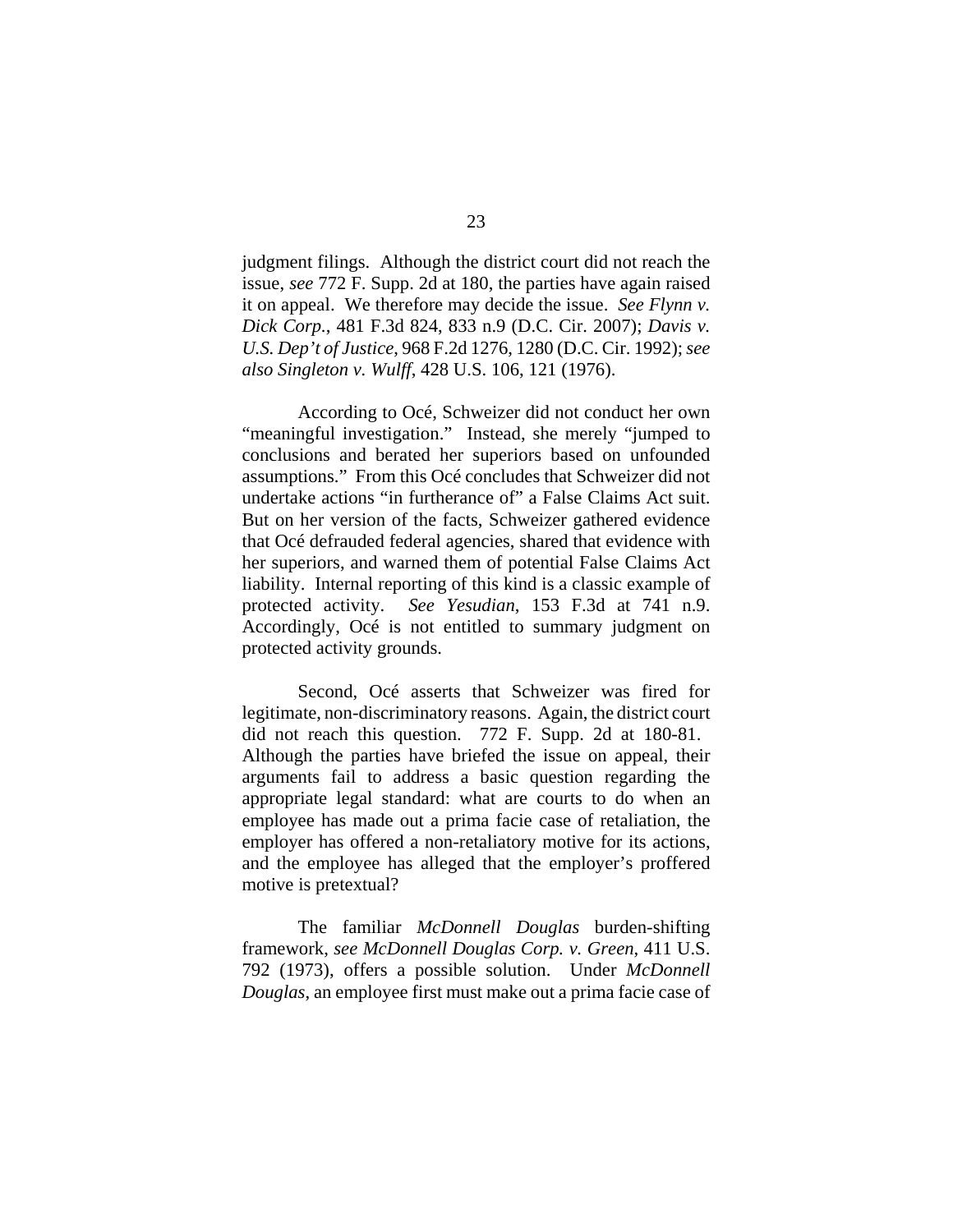retaliation by showing "(1) that he engaged in statutorily protected activity; (2) that he suffered a materially adverse action by his employer; and (3) that a causal link connects the two." *Jones v. Bernanke*, 557 F.3d 670, 677 (D.C. Cir. 2009). If the employee does so, then the burden shifts to the employer to "produce admissible evidence that, if believed, would establish that [its] action was motivated by a legitimate, nondiscriminatory reason." *Carter v. George Washington Univ.*, 387 F.3d 872, 878 (D.C. Cir. 2004) (quoting *Teneyck v. Omni Shoreham Hotel*, 365 F.3d 1139, 1151 (D.C. Cir. 2004)) (alteration in original). Once that occurs, "the burden-shifting framework disappears, and a court reviewing summary judgment looks to whether a reasonable jury could infer . . . retaliation from all the evidence." *Id.*

The First Circuit recently held that the *McDonnell Douglas* framework applies to § 3730(h) retaliation claims. *See Harrington v. Aggregate Indus.-Ne. Region, Inc.*, 668 F.3d 25, 30-31 (1st Cir. 2012).<sup>14</sup> We agree with the First Circuit's wellreasoned opinion and adopt its approach here. Applying *McDonnell Douglas* to Schweizer's case, we believe that all of the preliminary steps have been satisfied – Schweizer has set forth a prima facie case of retaliation, and Océ has presented an alternative, non-discriminatory basis for terminating her employment. Thus, all that remains is the ultimate question "whether a reasonable jury could infer . . . retaliation from all the evidence." *Jones*, 557 F.3d at 677 (quoting *Carter*, 387 F.3d at 878) (alteration in original); *see also Harrington*, 668 F.3d at

<sup>14</sup> Other circuits, while not always invoking *McDonnell Douglas* by name, have adopted or alluded to a similar rule. *See Scott v. Metro. Health Corp.*, 234 F. App'x 341, 346 (6th Cir. 2007); *Hutchins v. Wilentz, Goldman & Spitzer*, 253 F.3d 176, 186 (3d Cir. 2001); *Norbeck v. Basin Electric Power Coop.*, 215 F.3d 848, 850-51 (8th Cir. 2000).